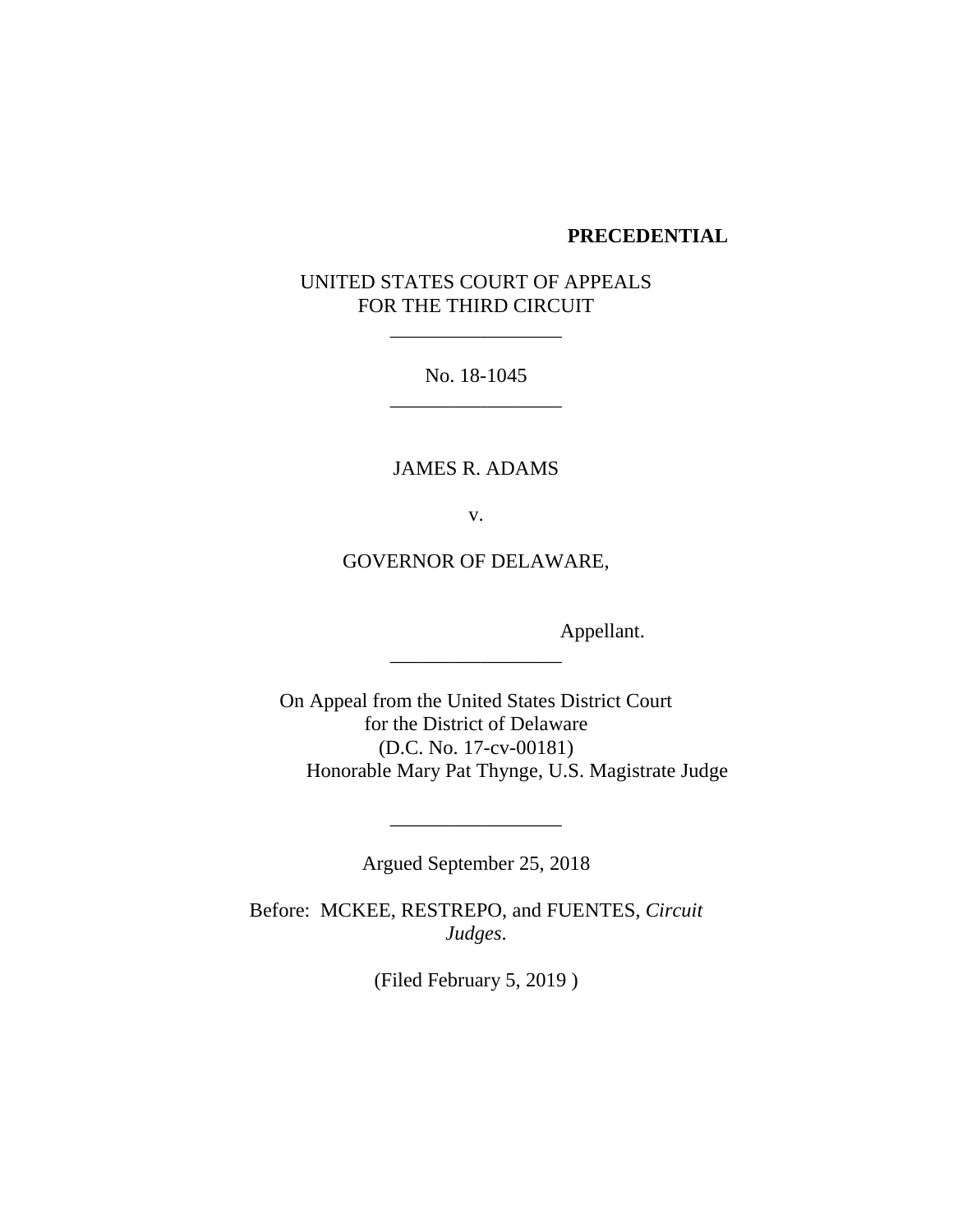David C. McBride, Esq. [Argued] Pilar G. Kraman, Esq. Martin S. Lessner, Esq. Young Conaway Stargatt & Taylor 1000 North King Street Rodney Square Wilmington, DE 19801

*Counsel for Appellant*

David L. Finger, Esq. [Argued] Finger & Slanina 1201 Orange Street One Commerce Center, Suite 725 Wilmington, DE 19801

*Counsel for Appellee*

## OPINION OF THE COURT \_\_\_\_\_\_\_\_\_\_\_\_\_\_\_\_\_

\_\_\_\_\_\_\_\_\_\_\_\_\_\_\_\_\_

FUENTES, *Circuit Judge*.

James R. Adams is a resident and member of the State Bar of Delaware. For some time, he has expressed a desire to be considered for a judicial position in that state. Following the announcement of several judicial vacancies, Adams considered applying but ultimately chose not to because the announcement required that the candidate be a Republican.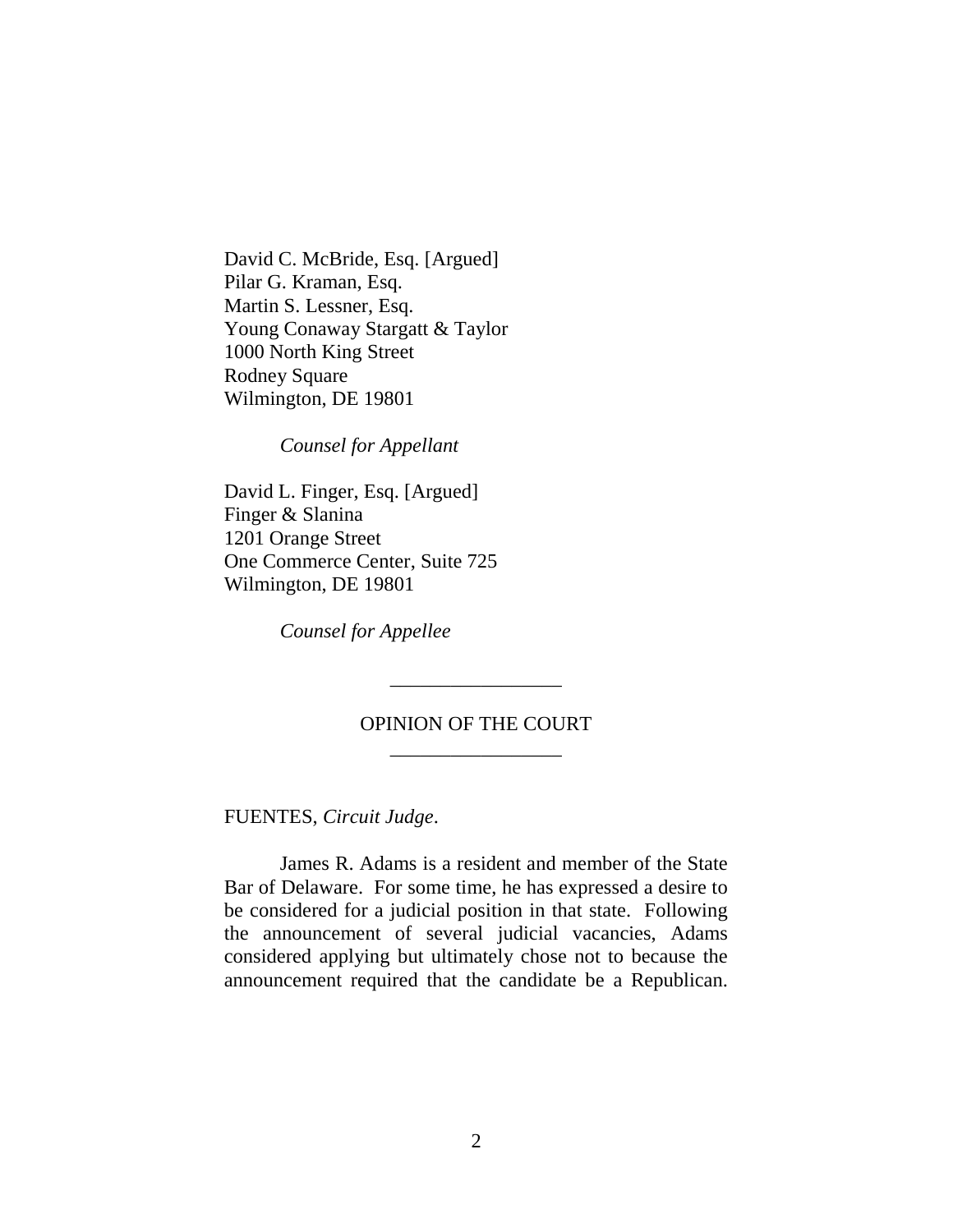Because Adams was neither a Republican nor a Democrat, he concluded that any application he submitted would be futile.

Adams brings this suit against the Governor of the State of Delaware to challenge the provision of the Delaware Constitution that effectively limits service on state courts to members of the Democratic and Republican parties. Adams claims that under the Supreme Court's precedent in *Elrod v. Burns*<sup>1</sup> and *Branti v. Finkel*, 2 a provision that limits a judicial candidate's freedom to associate (or not to associate) with the political party of his or her choice is unconstitutional. The Governor argues that because judges are policymakers, there are no constitutional restraints on his hiring decisions and he should be free to choose candidates based on whether they belong to one of the two major political parties in Delaware that is, whether they are Democrats or Republicans. We disagree and conclude that judges are not policymakers because whatever decisions judges make in any given case relates to the case under review and not to partisan political interests. We therefore conclude that the portions of Delaware's constitution that limit Adams's ability to apply for a judicial position while associating with the political party of his choice violate his First Amendment rights, and we will accordingly affirm in part and reverse in part the District Court's grant of summary judgment in favor of Adams.

 $1427$  U.S. 347 (1976).

<sup>2</sup> 445 U.S. 507 (1980).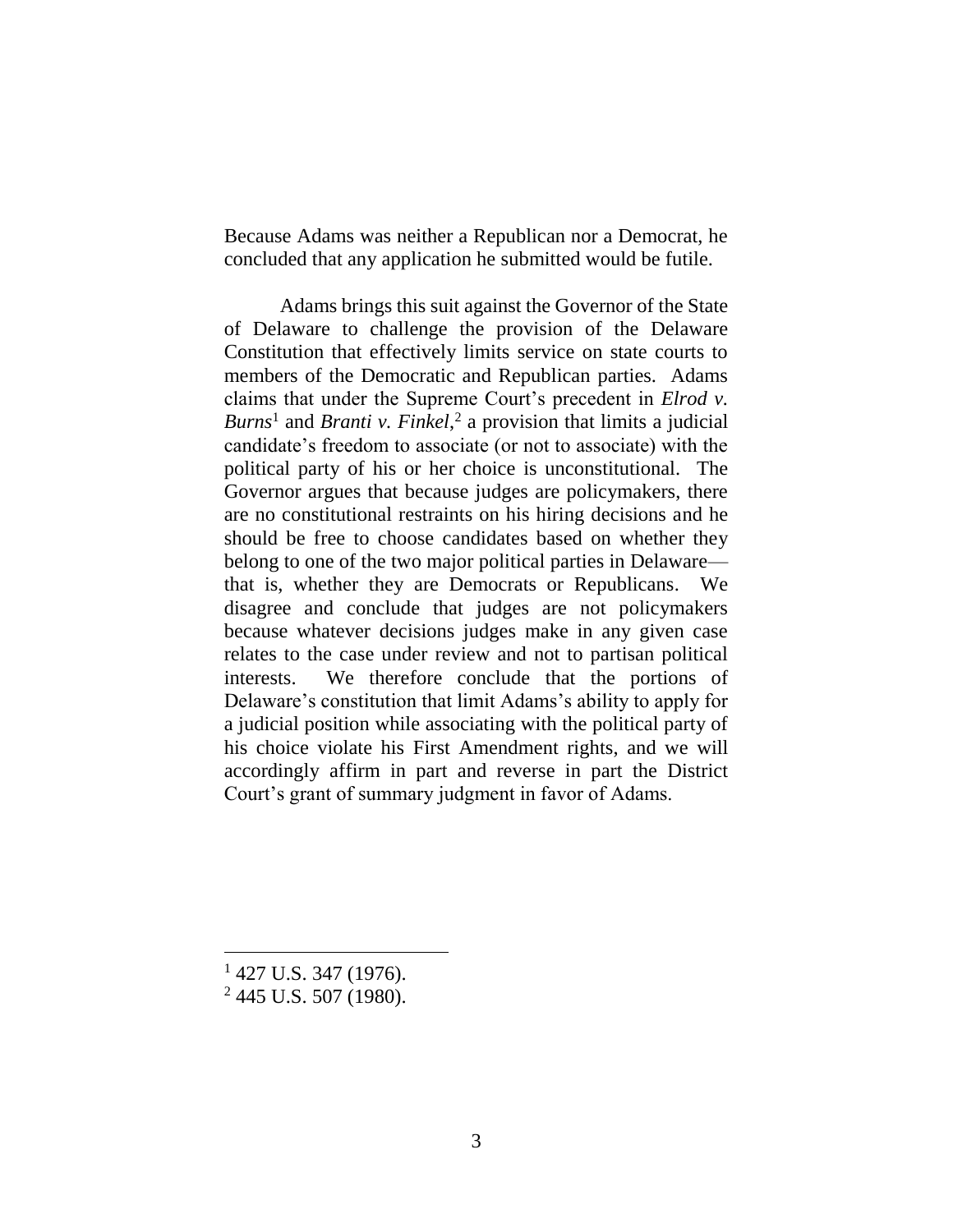#### L. **Background**

## **A. Article IV, Section 3 of the Delaware Constitution**

In 1897, Delaware was unique in its method of judicial selection—it was the only state in the country in which the governor appointed judges without legislative involvement. 3 Judicial selection became an important and contentious topic during Delaware's constitutional convention that year. Debating whether or not to move to a system of judicial election, delegates to the convention expressed their deep concern over the politicization of the judiciary. John Biggs, Sr., the president of the convention, explained his position that the appointment of judges would enable judges to remain free from political cronyism and partisanship:

> <span id="page-3-0"></span>I think it would be very unwise that our Judges should be mixed up, I will say, in politics. We can obtain good men in this way, by the confirmation by the Senate, without those men being under political obligations, such as are engendered at primaries and at general elections.

> And there are reasons, it occurs to me, why the Judges should not be elected that perhaps do not apply to

<sup>3</sup> Randy J. Holland, *The Delaware State Constitution: A Reference Guide* 128 (2002).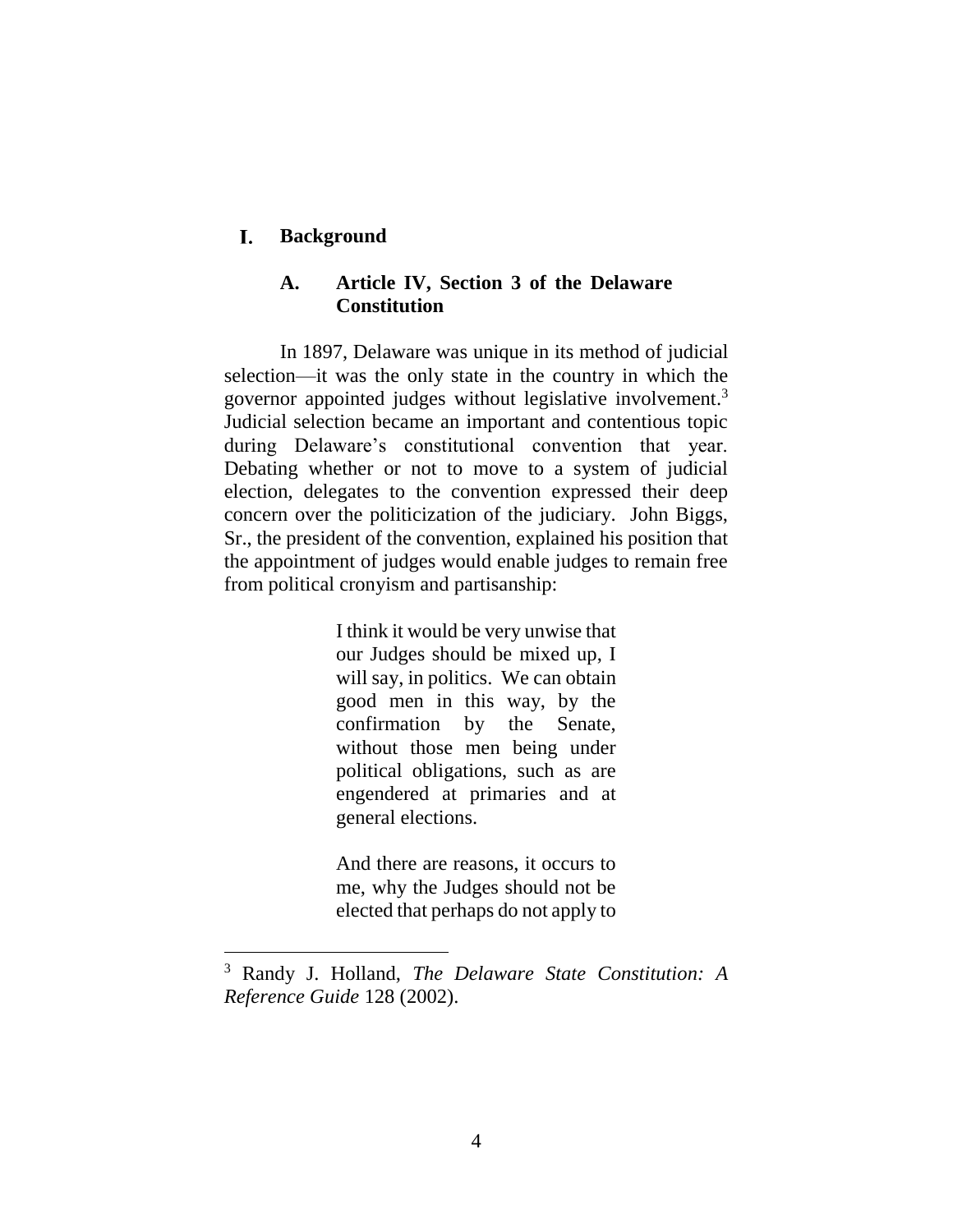any other officers. For after all, Judges are but human. Whoever sits upon the Bench to pass upon the rights of yours as to your liberty and your property ought certainly to be as free from all influence and bias, political and otherwise, as it is possible to throw around that man. $<sup>4</sup>$ </sup>

The delegates ultimately recommended amending the Delaware Constitution to provide for gubernatorial nomination of judges, with confirmation by the Senate. They did not stop there, however, and debated a novel approach designed to make the judiciary "non-partisan, or if it be a better word, bipartisan"—a limitation on the number of judges from one party that could sit on the bench at any given time.<sup>5</sup>

Some delegates voiced their support for the provision, stating that minority representation on the judicial bench would "bring about a fuller and freer discussion of these matters that come before them and that they may make fair and impartial decisions on those questions."<sup>6</sup> Some, however, expressed concern that the provision would bring about the opposite result. As delegate Andrew Johnson explained:

> It is well known that [judges serving on Delaware's] Judiciary at the present time have been

- 4 J.A. 117–18.
- 5 J.A. 130.

 $\overline{a}$ 

6 J.A. 133.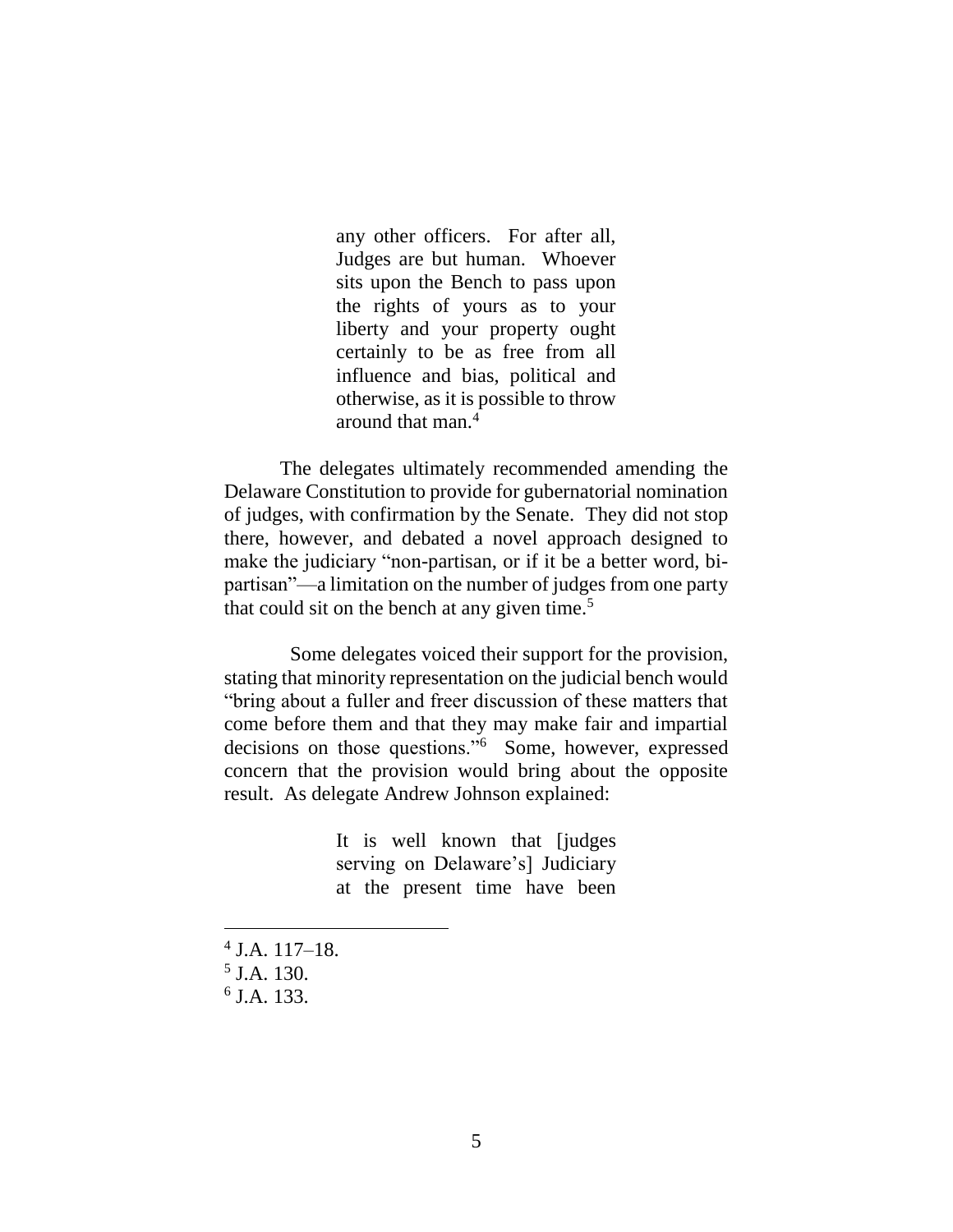appointed from one political party. That probably is not the best course to pursue, and I would be very glad to see the Governor of this State appoint well equipped men from another party. I would hail the day when it was done and would be glad to have it; but to vote to compel a Governor to appoint a man on account of his political affiliation, you are simply saying, "You are put upon the Bench to look out for our party interests whenever they come up." There is no other construction that you can put upon it. There can be no other, in my own mind, established, and that man is expected, whenever a political question arises, before that Court to take care of his own party rights or privileges.<sup>7</sup>

Ultimately, the provision prevailed, and Delaware's constitution has included some form of a political balance requirement ever since. In 1951, as part of a wider series of structural changes to the Delaware judiciary, the provision was modified to exclude third party and unaffiliated voters from applying to serve as judges on the Supreme Court, Superior Court, and Chancery Court in Delaware. The system thus created is binary, excluding all candidates from consideration

<sup>7</sup> J.A. 134.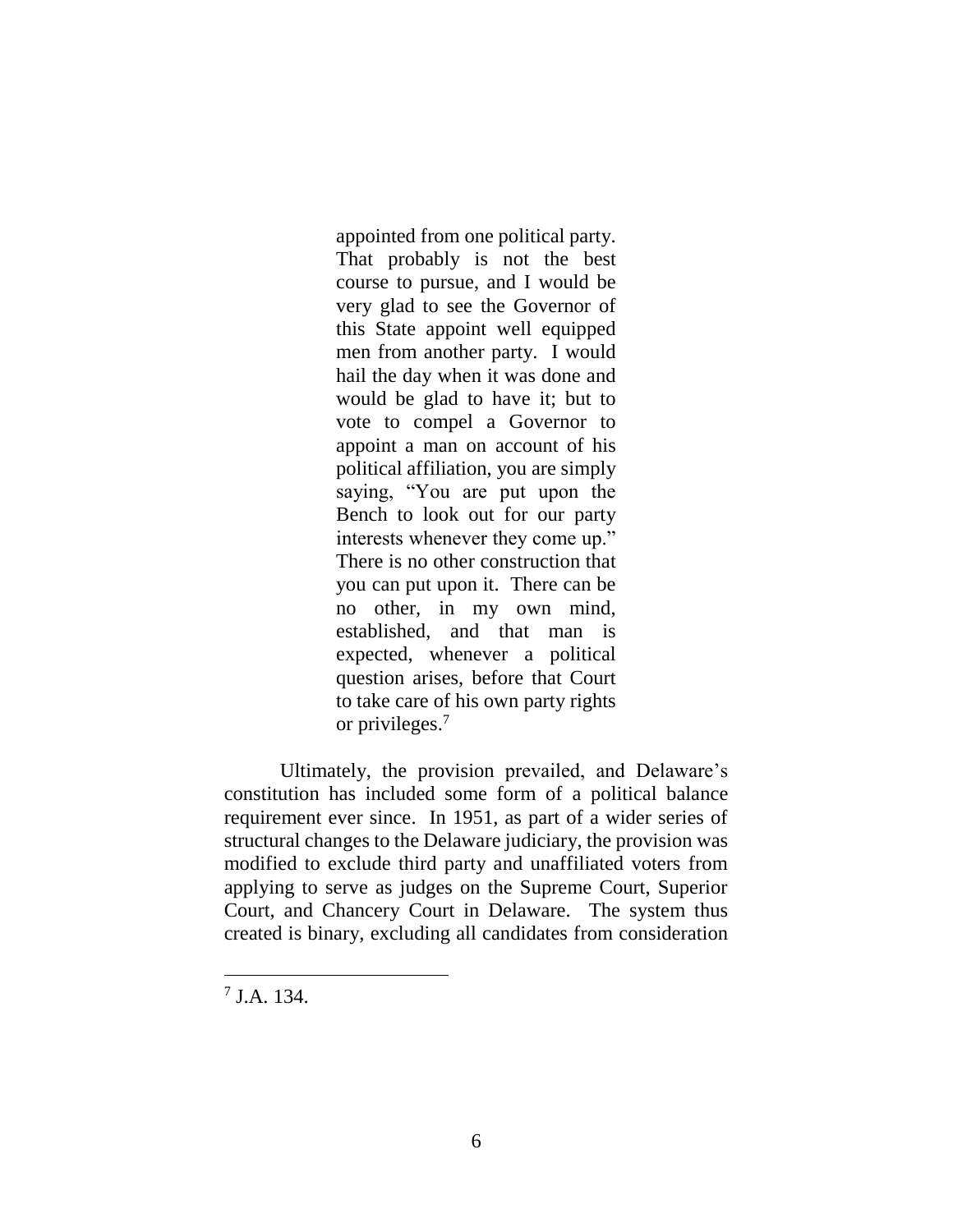except those of the Republican or Democratic parties. The provision has been reaffirmed during the amendment process several times, including in 2005. Article IV, Section 3 of the Delaware Constitution now reads in relevant part:

> Appointments to the office of the State Judiciary shall at all times be subject to all of the following limitations:

> First, three of the five Justices of the Supreme Court in office at the same time, shall be of one major political party, and two of said Justices shall be of the other major political party.

> Second, at any time when the total number of Judges of the Superior Court shall be an even number not more than one-half of the members of all such offices shall be of the same political party; and at any time when the number of such offices shall be an odd number, then not more than a bare majority of the members of all such offices shall be of the same major political party, the remaining members of such offices shall be of the other major political party.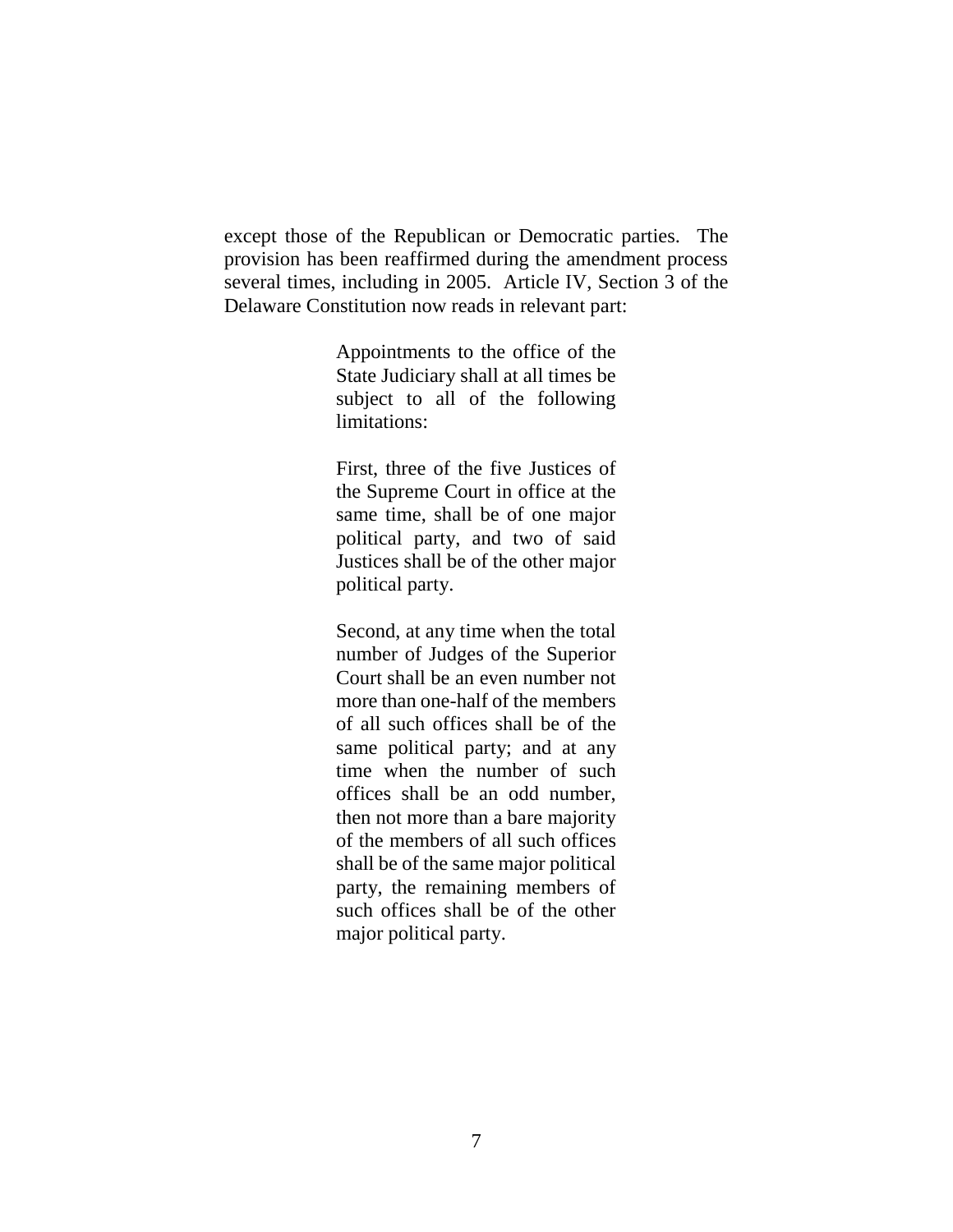Third, at any time when the total number of the offices of the Justices of the Supreme Court, the Judges of the Superior Court, the Chancellor and all the Vice-Chancellors shall be an even number, not more than one-half of the members of all such offices shall be of the same major political party; and at any time when the total number of such offices shall be an odd number, then not more than a bare majority of the members of all such offices shall be of the same major political party; the remaining members of the Courts above enumerated shall be of the other major political party.

Fourth, at any time when the total number of Judges of the Family Court shall be an even number, not more than one-half of the Judges shall be of the same political party; and at any time when the total number of Judges shall be an odd number, then not more than a majority of one Judge shall be of the same political party.

Fifth, at any time when the total number of Judges of the Court of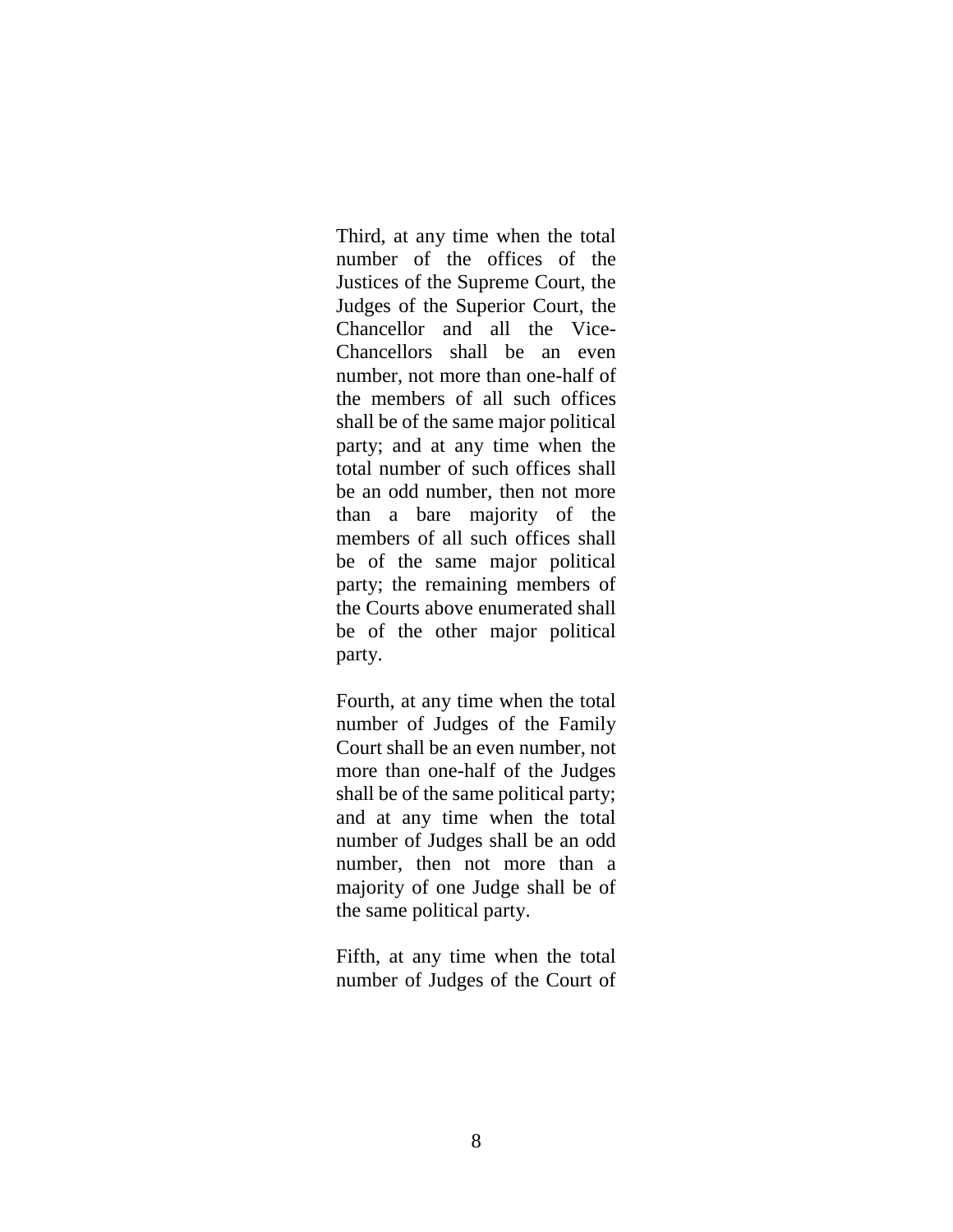Common Pleas shall be an even number, not more than one-half of the Judges shall be of the same political party; and at any time when the total number of Judges shall be an odd number, then not more than a majority of one Judge shall be of the same political party.<sup>8</sup>

Thus, the provision is made up of five sections—one addressing the Supreme Court, one addressing the Superior Court, one addressing combined membership of those courts and the Chancery Court, one addressing the Family Court, and, finally, one addressing the Court of Common Pleas. Significantly, there are also two separate, but connected, substantive components: the bare majority component (which limits the number of judicial positions that can be occupied by members of a single political party) $9$  and the major political party component (which mandates that the other judicial positions must be filled with members of the other major political party in Delaware). In practice, then, most courts must be filled with Democrats and Republicans exclusively.

<sup>8</sup> Del. Const. art. IV, § 3.

<sup>&</sup>lt;sup>9</sup> When there are an even number of judges on a given court, no more than half of the judicial seats may be held by members of a single political party. When there is an odd number of judicial positions, no more than a bare majority (that is, one seat above half) may be held by members of a party. *Id.*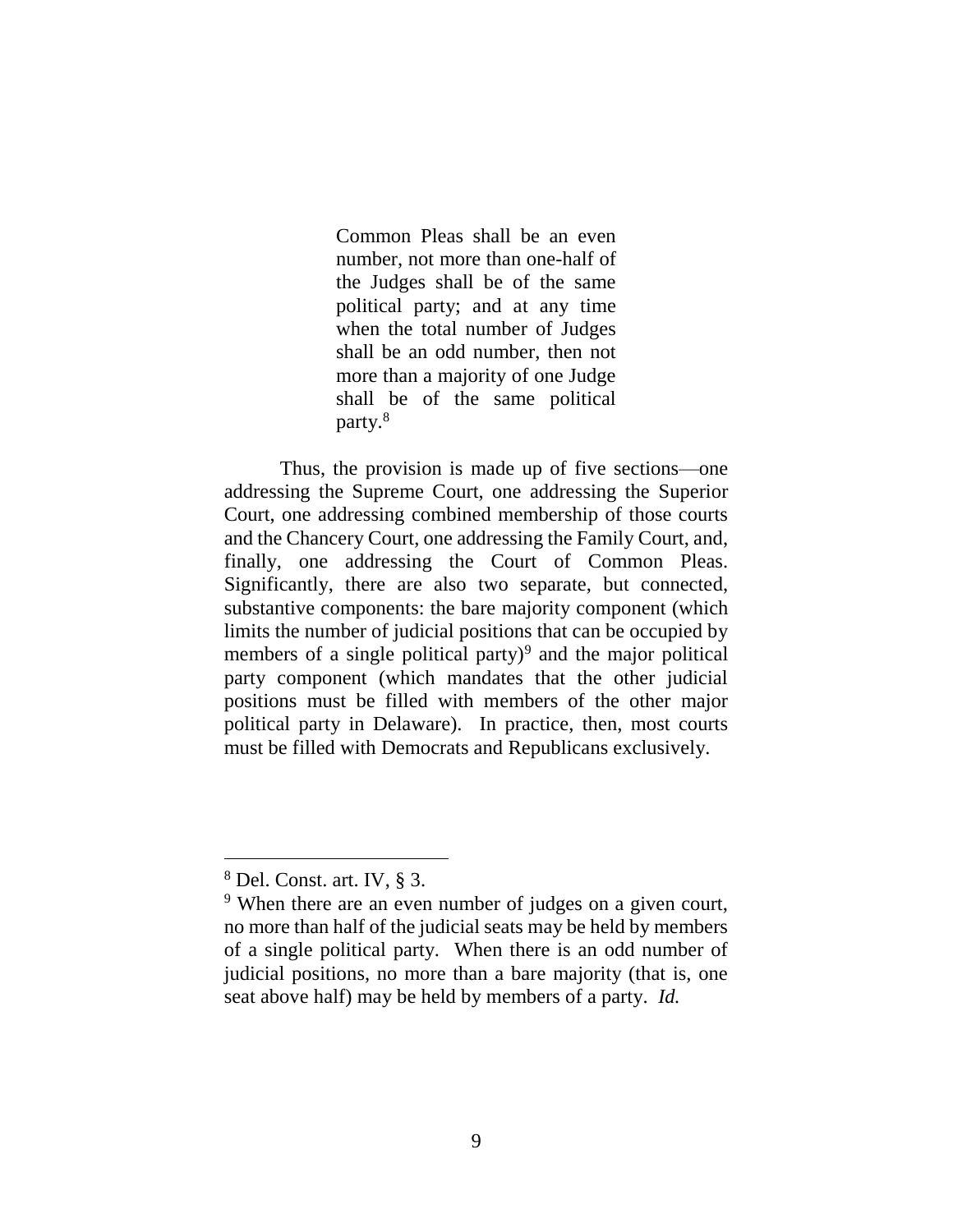### **B. Judicial Nominations in Delaware**

Since 1978, Delaware governors have relied on judicial nominating commissions to identify qualified candidates for judicial appointments.<sup>10</sup> Eleven of the twelve commission members are appointment by the Governor, and the twelfth is appointed by the president of the Delaware State Bar Association with the consent of the Governor.<sup>11</sup> The commission provides a list of three recommended candidates to the Governor. The Governor is not free to ignore the commission's recommendations; if he is not satisfied with the list, the commission generates another list of candidates.<sup>12</sup> The nominating commission is politically balanced and comprised of both lawyers and non-lawyers.<sup>13</sup>

When a judicial position becomes available, the nominating commission gives public notice of the positions available, the salary, and the job requirements, including the party membership required for nomination. For example, in August 2012, the commission gave notice of five open judicial positions, of which three were open only to candidates who were members of the Democratic Party and two were open to members of either political party.

<sup>10</sup> Holland, *supra* note [3,](#page-3-0) at 129.

<sup>11</sup> *See* Executive Order 16, *available at*: https://governor.delaware.gov/executive-orders/ eo16/. <sup>12</sup> Holland, *supra* note [3,](#page-3-0) at 129.

<sup>13</sup> *Id.*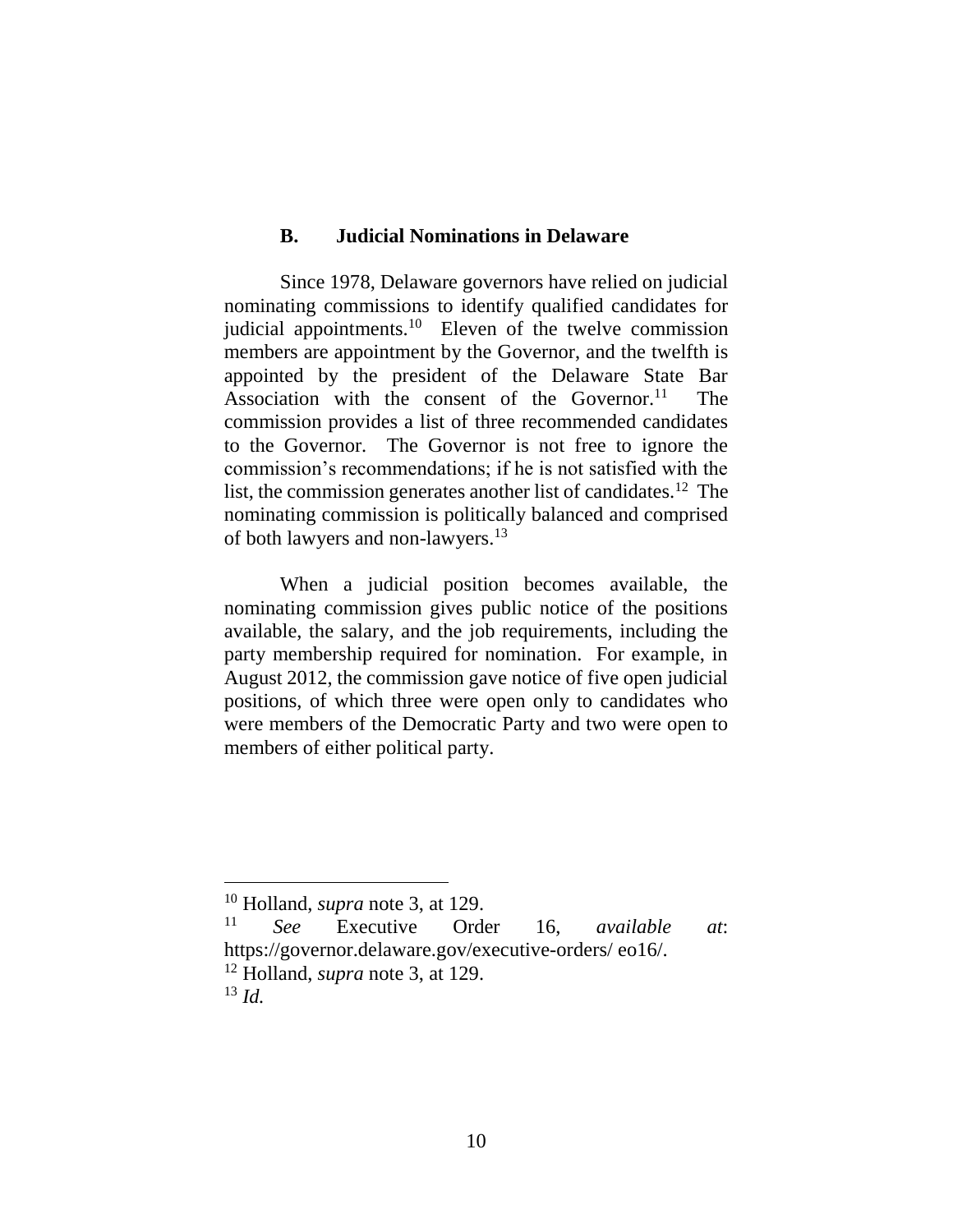## **C. James Adams's Search for a Judicial Position**

James Adams, a member of the Delaware State Bar, is an Independent who desires a judicial position but has not applied for one due to his current political affiliation.

Throughout his career, Adams was a registered Democrat and participated with the Democratic Party. In early 2017, that changed, as Adams became an Independent voter for the first time. 14 Adams explained that he changed his affiliation because he is progressive and grew frustrated with the centrism of the Democratic Party in Delaware. He now describes himself as "more of a [Vermont Senator] Bernie [Sanders] independent."<sup>15</sup>

Around the same time, Adams read an essay questioning the constitutionality of Article IV, Section 3. The essay focused in large part on the portion of the provision that requires judicial applicants to be members of one of Delaware's two major political parties, and posed the question: "May Delaware enforce a state law providing that no Independent or member of a minor party shall be appointed to a judgeship?"<sup>16</sup> After reading the article, Adams decided to challenge the provision. He filed the instant lawsuit against John Carney, the Governor of the State of Delaware, in

<sup>&</sup>lt;sup>14</sup> Adams's new voter registration card, indicating that he is unaffiliated with a political party, is dated February 13, 2017 and was mailed to him on February 14, 2017. Adams cannot remember the exact day that he switched his party affiliation.  $15$  J.A. 74.

<sup>16</sup> *Id.* at 1154.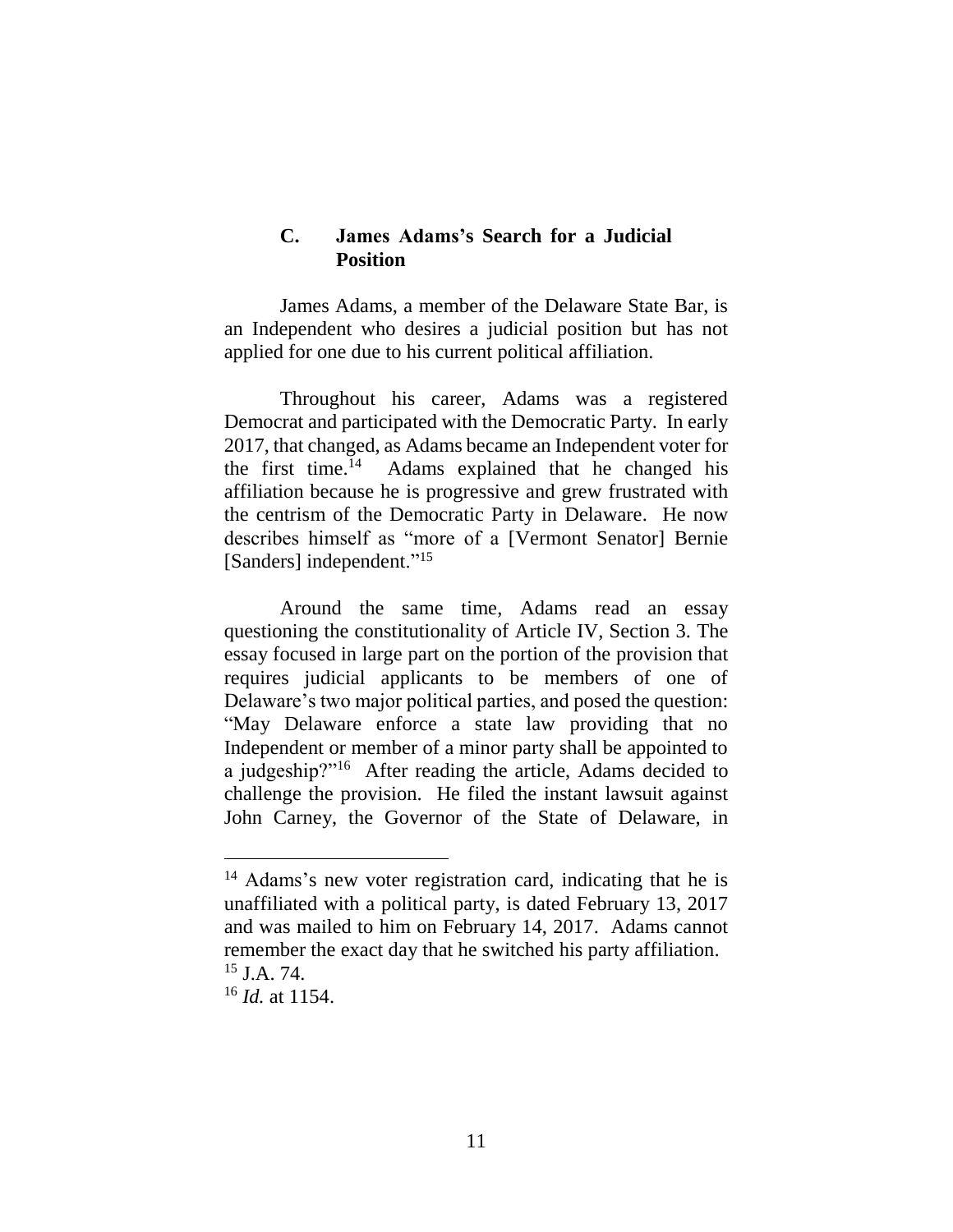February 2017. At the time he filed the lawsuit, he pointed to two judicial vacancies that both required Republican candidates.

Although Adams did not apply for either of those judicial positions, he has applied to similar positions in the past. In 2009, Adams applied to be a Family Court Commissioner, but was not selected. In 2014, Adams considered applying for judicial positions on the Supreme Court and the Superior Court; however, at the time he was registered as a Democrat and the positions were open only to Republican candidates. Shortly thereafter, in 2015, Adams retired and assumed emeritus status with the Delaware State Bar. By 2017 he felt ready to resume searching for a judicial position, and believed he was a qualified applicant. He therefore returned to active status in 2017. Notwithstanding his interest, Adams has refrained from submitting an application based on his belief that he would not be considered for a judicial position because of Article IV, Section 3 and his new affiliation as an Independent voter.

# **D. The District Court Proceedings<sup>17</sup>**

Both parties filed cross-motions for summary judgment. The Governor argued primarily that Adams lacks both Article III and prudential standing to bring his claims, and Adams argued that the political balance requirement violates the First

 $17$  Both parties consented to the entry of final judgment by a Magistrate Judge. *See Adams v. Hon. John Carney*, Dkt. 2, No. 17 Civ. 181 (MPT) (D. Del. 2017).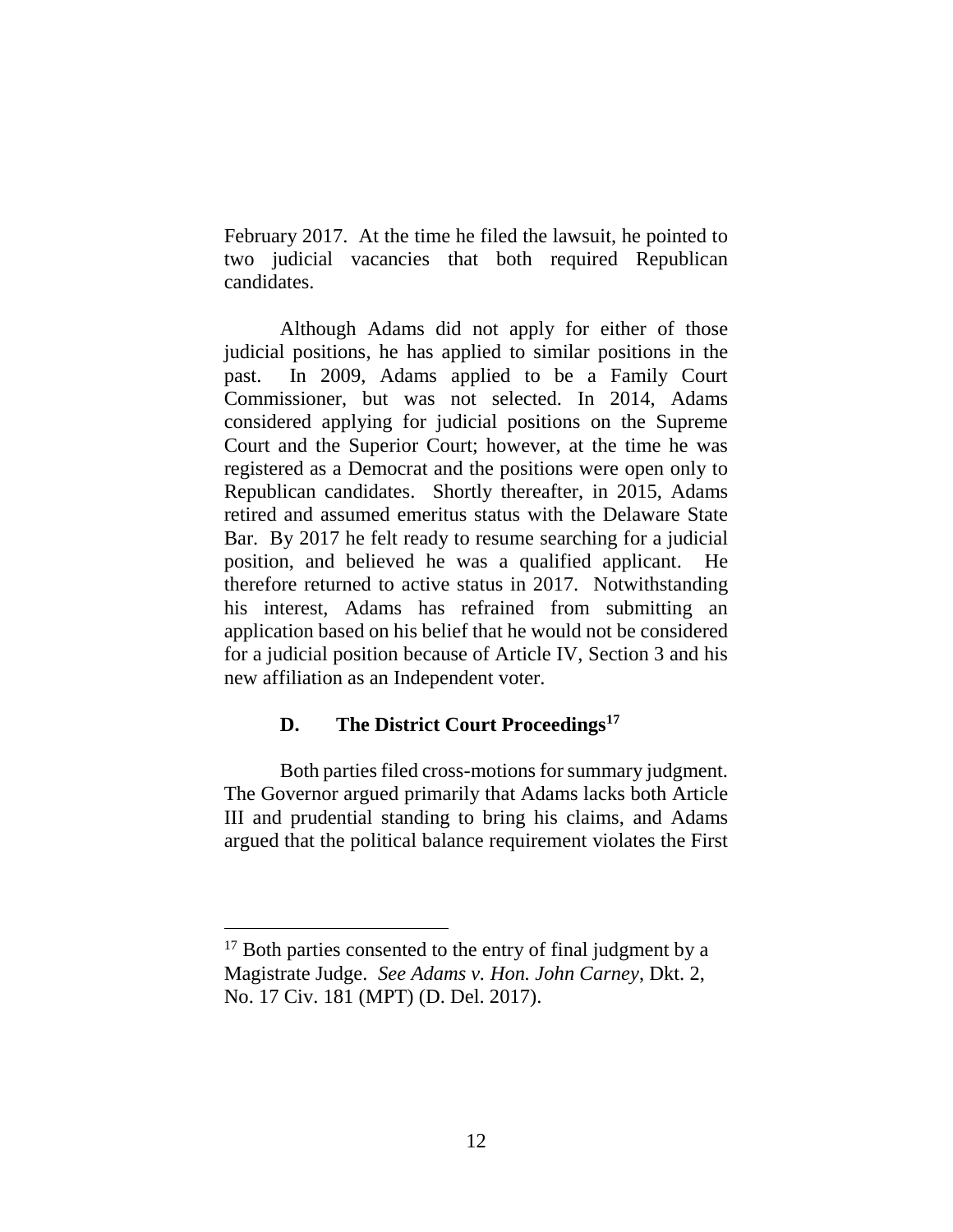Amendment because it conditions appointment on a judicial candidate's political affiliation.

The District Court determined that Adams had Article III standing to challenge some, but not all, of the sections of the provision. Chief Magistrate Judge Thynge considered the first three sections because they contain both a bare majority component and a major political party component. She concluded that although Adams did not apply for an open judicial position on one of those courts, his application would have been futile because the openings available around the time he filed his complaint were not available to Independents like himself.

Sections four and five, however, contain only the bare majority component, and Magistrate Judge Thynge concluded that Adams did not have standing to challenge those sections because his status as an Independent would not have prevented his application from being considered. She nevertheless concluded that he had prudential standing to challenge those sections and found that sufficient to confer jurisdiction.

Turning to the merits, Magistrate Judge Thynge determined that Article IV, Section 3 restricted access to a government position (here, a judgeship) based on political affiliation. She found that the narrow policymaking exception laid out in *Elrod* and *Branti*, which allows a government employer to make employment decisions based on political allegiance for policymakers, did not apply. In reaching that conclusion, the District Court drew on Third Circuit and Supreme Court cases emphasizing that a judge's job is to apply, rather than create, the law. The District Court also cited the Delaware Judges' Code of Judicial Conduct, which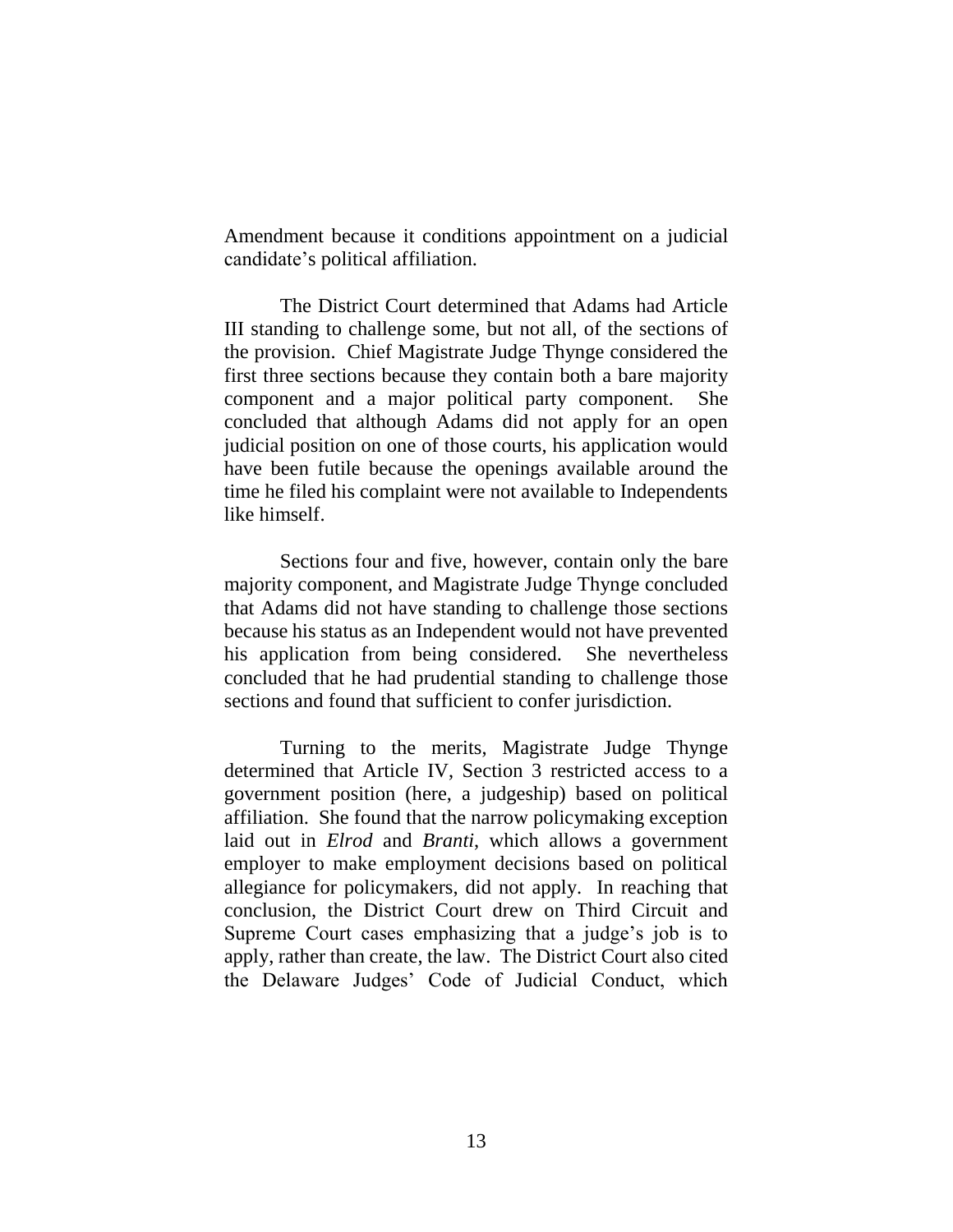mandates that judges refrain from political activity and instructs judges not to be swayed by personal opinion. Because political affiliation could not be seen as a necessary trait for effective judicial decisionmaking, and because the District Court concluded that judges do not meet the policymaking exception established in *Elrod* and *Branti*, she found the provision unconstitutional in its entirety. This appeal followed.<sup>18</sup>

#### II. **Discussion**

 $\overline{a}$ 

## **A. Standing**

## **1. Article III Standing**

We begin by addressing Adams's constitutional standing. Constitutional standing, also referred to as Article III standing, is "a threshold issue that must be addressed before considering issues of prudential standing."<sup>19</sup> Because it is an essential component of subject matter jurisdiction, if Article III

<sup>&</sup>lt;sup>18</sup> The District Court had jurisdiction under 28 U.S.C. § 1331. We have jurisdiction under 28 U.S.C. § 1291. We exercise plenary review over the District Court's grant of summary judgment. *Curley v. Klem*, 298 F.3d 271, 276 (3d Cir. 2002). <sup>19</sup> *Hartig Drug Co. Inc. v. Senju Pharm. Co.*, 836 F.3d 261, 269 (3d Cir. 2016) (quoting *Miller v. Nissan Motor Acceptance Corp.*, 362 F.3d 209, 221 n.16 (3d Cir. 2004)).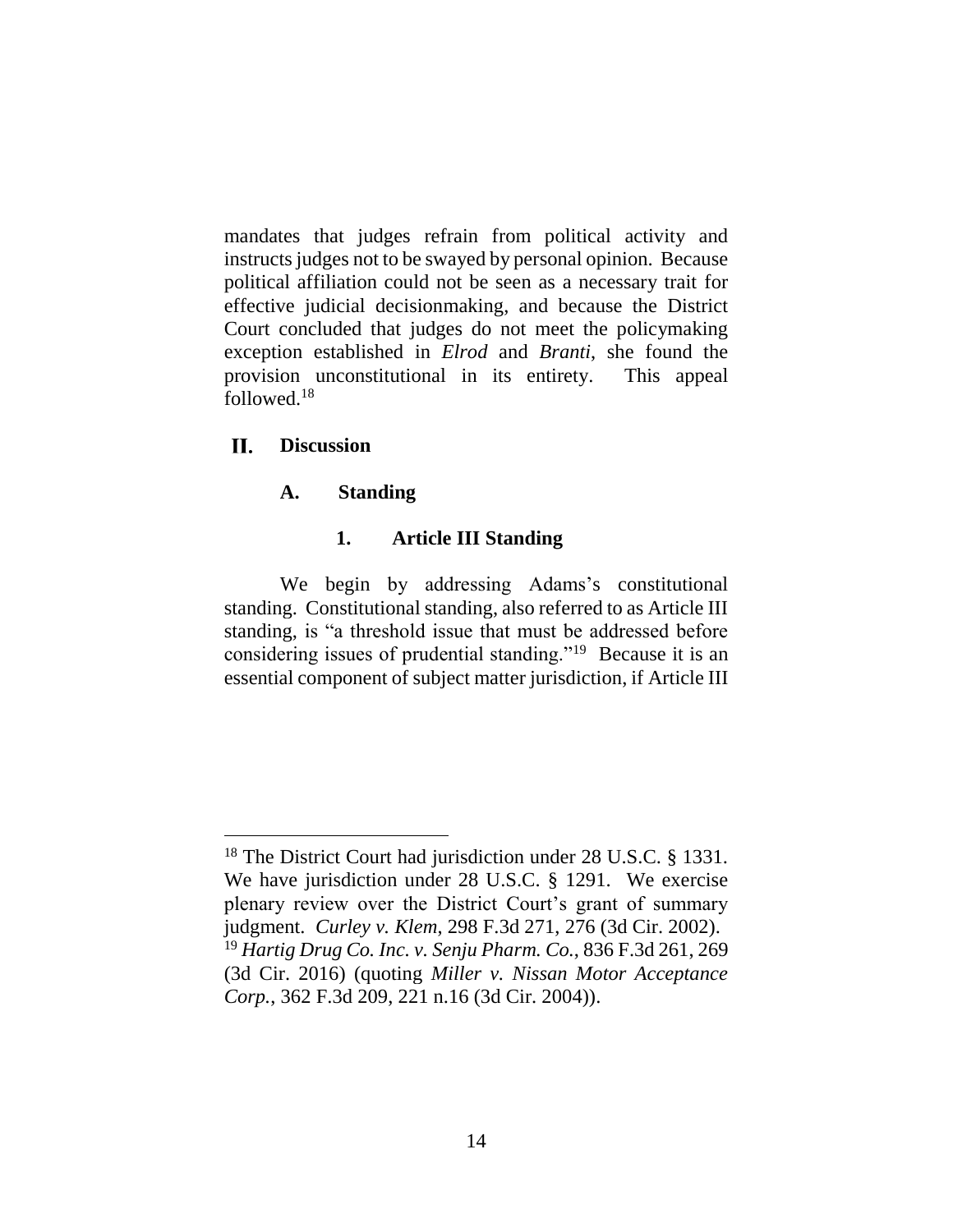standing is lacking, our inquiry must end and Adams's claim must be dismissed. 20

To satisfy the "irreducible conditional minimum" of standing, a plaintiff must show that he has: "(1) suffered an injury in fact, (2) that is fairly traceable to the challenged conduct of the defendant, and (3) that is likely to be redressed by a favorable judicial decision."<sup>21</sup> Of standing's three elements, "injury in fact, [is] the 'first and foremost."<sup>22</sup> "To establish injury in fact, a plaintiff must show that he or she suffered 'an invasion of a legally protected interest' that is 'concrete and particularized' and 'actual or imminent, not conjectural or hypothetical.'"<sup>23</sup> However, a plaintiff need not make futile gestures to establish that injury is actual and not conjectural.<sup>24</sup>

It is black letter that standing may not be "dispensed in gross."<sup>25</sup> Our cases demonstrate that we must ask not only whether Adams has standing to sue at all, but whether he has

<sup>20</sup> *See Lance v. Coffman*, 549 U.S. 437, 439 (2007).

<sup>21</sup> *Spokeo, Inc. v. Robins*, 136 S. Ct. 1540, 1547 (2016) (citing *Lujan v. Defenders of Wildlife*, 504 U.S. 555, 560–61 (1992)). <sup>22</sup> *Id.* (quoting *Steel Co. v. Citizens for Better Environment*, 523

U.S. 83, 103 (1998)).

<sup>23</sup> *Id.* (quoting *Lujan*, 504 U.S. at 560).

<sup>24</sup> *Sammon v. New Jersey Bd. of Medical Examiners*, 66 F.3d 639, 643 (3d Cir. 1995).

<sup>25</sup> *Town of Chester, N.Y. v. Laroe Estates, Inc.*, 137 S. Ct. 1645, 1650 (2017) (quoting *Davis v. Fed. Election Comm'n*, 554 U.S. 724, 734 (2008)).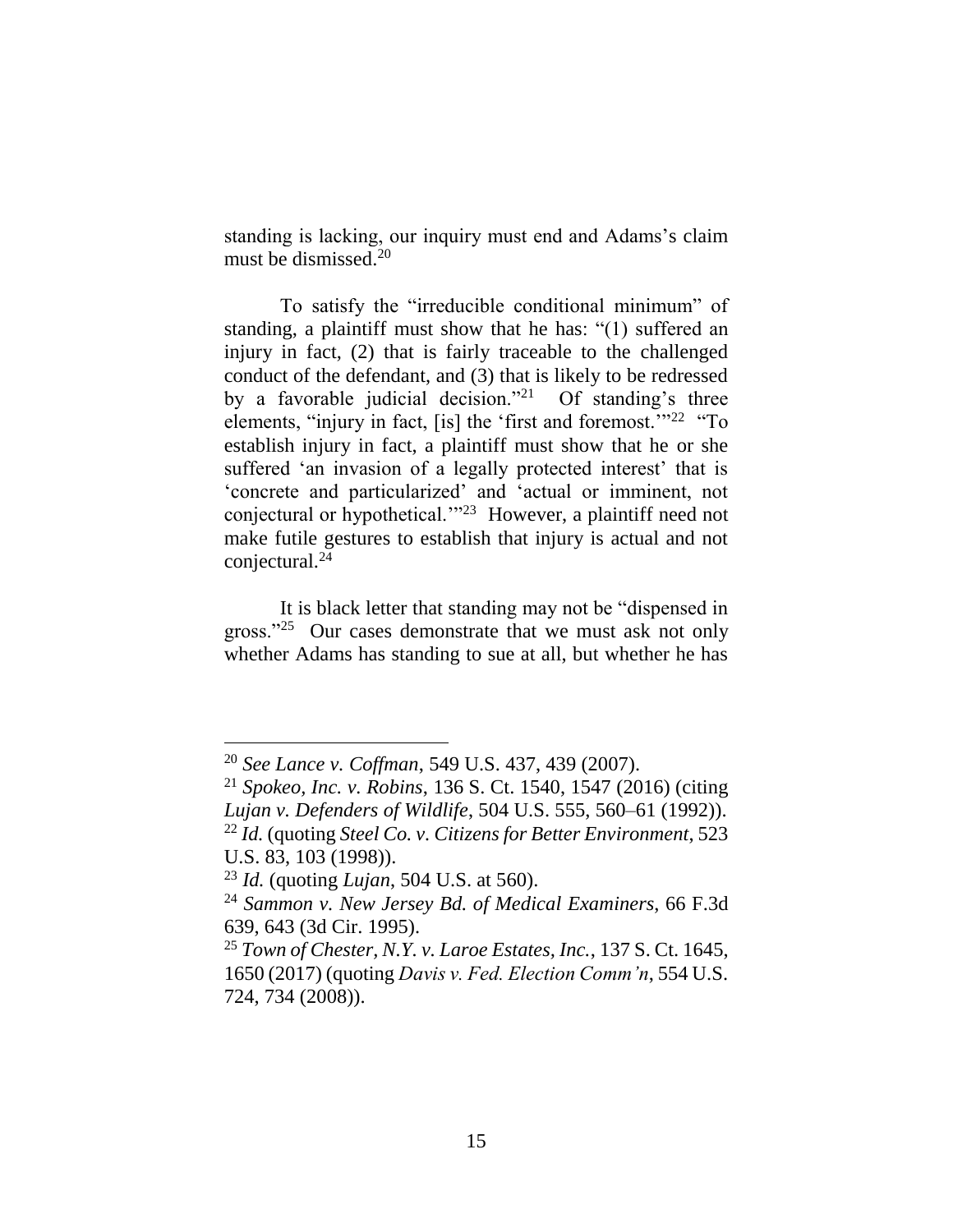standing to challenge part or all of Article IV, Section 3.<sup>26</sup> Accordingly, we do not ask only whether Adams has been injured by Article IV, Section 3 of the Delaware Constitution. We must identify how, if at all, he has been injured, and whether that injury stems from all or part of the provision.

Adams desires a judgeship, and he has applied for, or considered applying for, judicial positions since at least 2009. If he felt his application would be reviewed, he would consider applying for a judicial seat on any of Delaware's five constitutional courts. But because Adams is an Independent, he has refrained from submitting an application in light of the restrictions of Article IV, Section 3.

The District Court agreed with Adams that it would have been futile to apply for a judicial position on the Supreme Court, Superior Court, or Chancery Court, because under Delaware's constitution, judges on those courts must be members of one of Delaware's two major political parties, and Adams is not. The Governor does not contest that Adams has constitutional standing to challenge these provisions, and we agree that Adams has clearly been injured by the major

<sup>26</sup> *See Contractors Ass'n of E. Pennsylvania, Inc. v. City of Philadelphia*, 6 F.3d 990, 995 (3d Cir. 1993) ("Our standing inquiry has two parts: whether the Contractors have standing to challenge the Ordinance at all, and if so, whether they have standing to challenge all or just part of the Ordinance."); *see also Service Employee's Int'l Union, Local 3 v. Municipality of Mt. Lebanon*, 446 F.3d 419, 422 (3d Cir. 2006) (separately considering a union's standing to challenge each section of an allegedly unconstitutional municipality ordinance).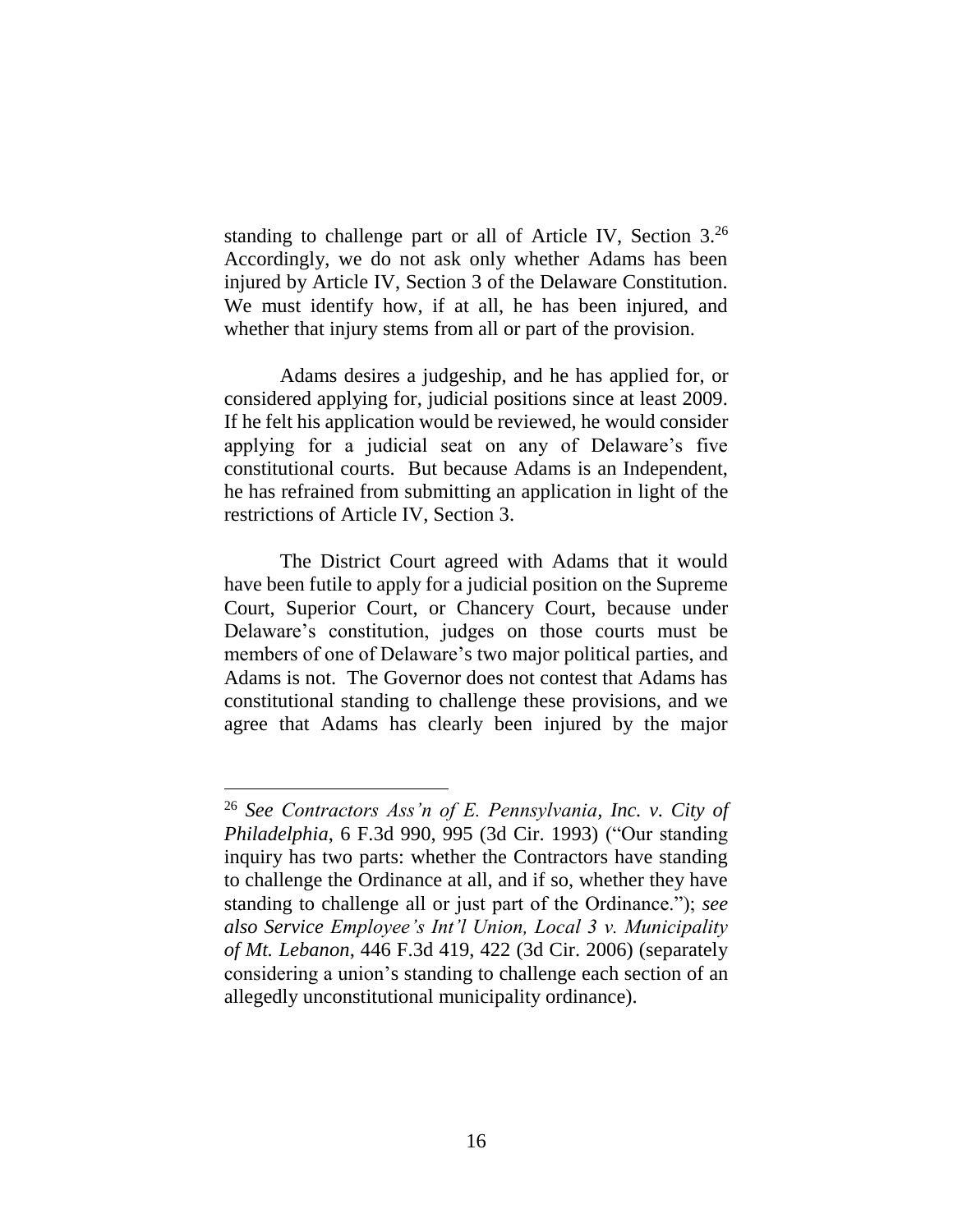political party component and therefore has standing to challenge it.

But the District Court also concluded that Adams's application to either the Family Court or the Court of Common Pleas "would not have been futile, because there is no party requirement constitutionally attached to either Court."<sup>27</sup> Adams argues that the bare majority component injures him independently of the major political party component because it "limit[s] the right to a bare majority to members of a 'political party.'"<sup>28</sup> In his view, the bare majority component mandates that one of the two major political parties control a bare majority of judicial seats on the relevant court, thereby limiting an Independent's ability to successfully apply for a position. The component, however, creates a ceiling for members of the same political party; it does not create a floor entitling them to a certain number of judicial seats.<sup>29</sup>

Therefore, we agree with the District Court's reading of Article IV, Section 3 and conclude that Adams does not have standing to challenge the sections of the provision that contain only the bare majority component. Nevertheless, the District Court went on to conclude that Adams did not need to establish

 $27$  J.A. 13. The last two sections of the provision, which cover the Family Court and the Court of Common Pleas, contain only the bare majority component.

 $28$  Appellee's Br. at 13–14.

 $29$  As the District Court explained, the bare majority component "places no limitations on unaffiliated voters and only affects judicial candidates of a major political party when the bare majority of judicial offices on those courts is filled with individuals affiliated with that major political party." J.A. 29.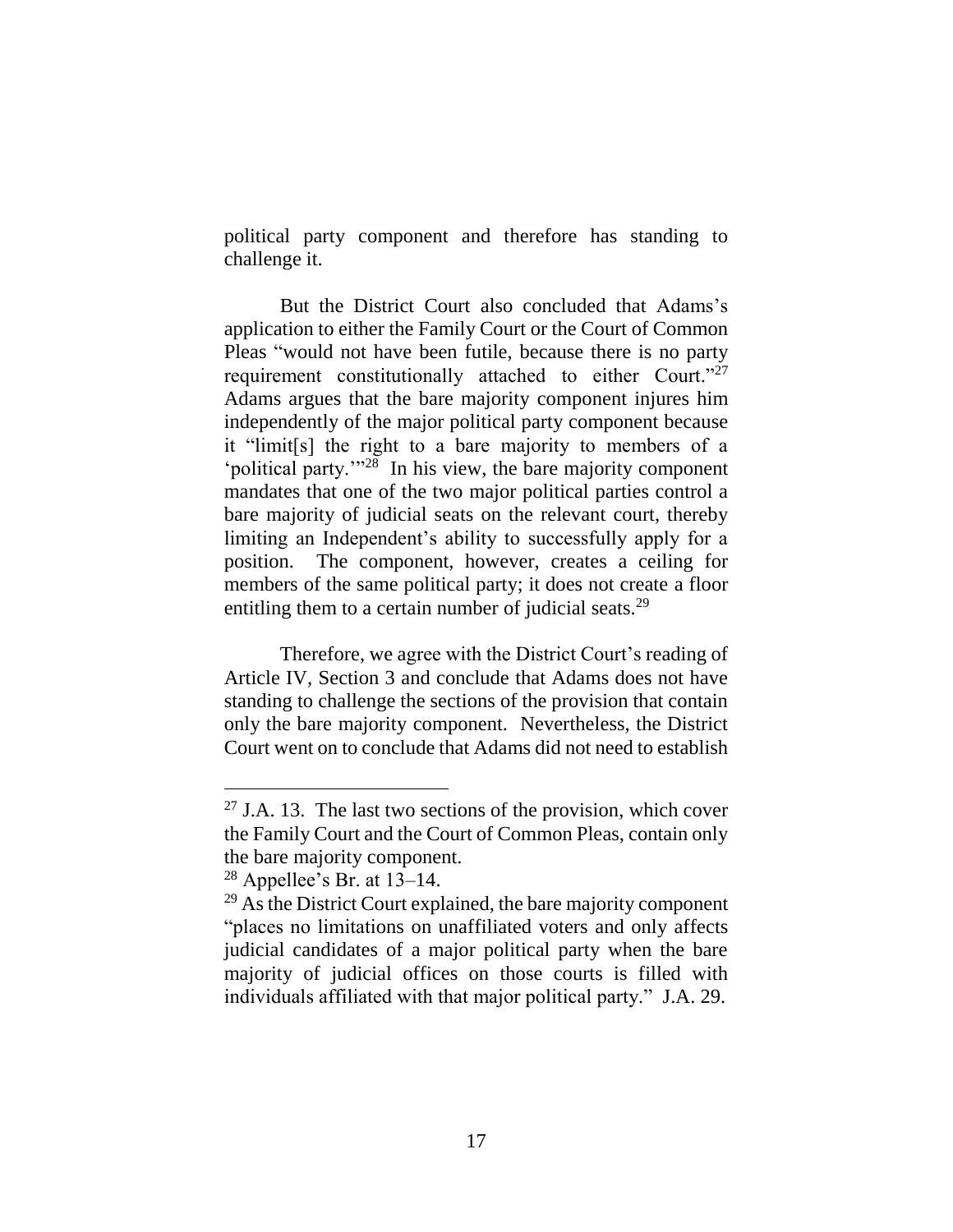constitutional standing because he established prudential standing. The District Court's conclusion that prudential standing can serve as "substitute" standing for a plaintiff who cannot demonstrate constitutional standing is incorrect. While Article III standing is a threshold issue that implicates subject matter jurisdiction, prudential standing is not. Instead, it is a "judicially self-imposed limit[] on the exercise of federal jurisdiction."<sup>30</sup> Prudential standing cannot vest a court with subject matter jurisdiction; therefore, it cannot replace or substitute for constitutional standing, as without the latter, the case must be dismissed.<sup>31</sup> Therefore, because Adams does not have Article III standing with respect to the Family Court and the Court of Common Pleas, we may not consider the merits of his argument with respect to those courts.

### **2. Prudential Standing**

We next address whether the doctrine of prudential standing should give us pause before reaching the merits of the dispute over the first three sections of the political balance requirement. Even when Article III standing is present, we look to prudential considerations "to avoid deciding questions of broad social import where no individual rights would be vindicated and to limit access to the federal courts to those litigants best suited to assert a particular claim."<sup>32</sup> Prudential

<sup>30</sup> *Davis v. City of Philadelphia*, 821 F.3d 484, 487 (3d Cir. 2016) (quoting *United States v. Windsor*, 570 U.S. 744, 757  $(2013)$ ).

<sup>31</sup> *See Lance*, 549 U.S. at 439.

<sup>32</sup> *Joint Stock Society v. UDV N. Am., Inc.*, 266 F.3d 164, 179 (3d Cir. 2001) (quoting *Conte Bros. Auto., Inc. v. Quaker State-Slick 50, Inc.*, 165 F.3d 221, 225 (3d Cir. 1998)).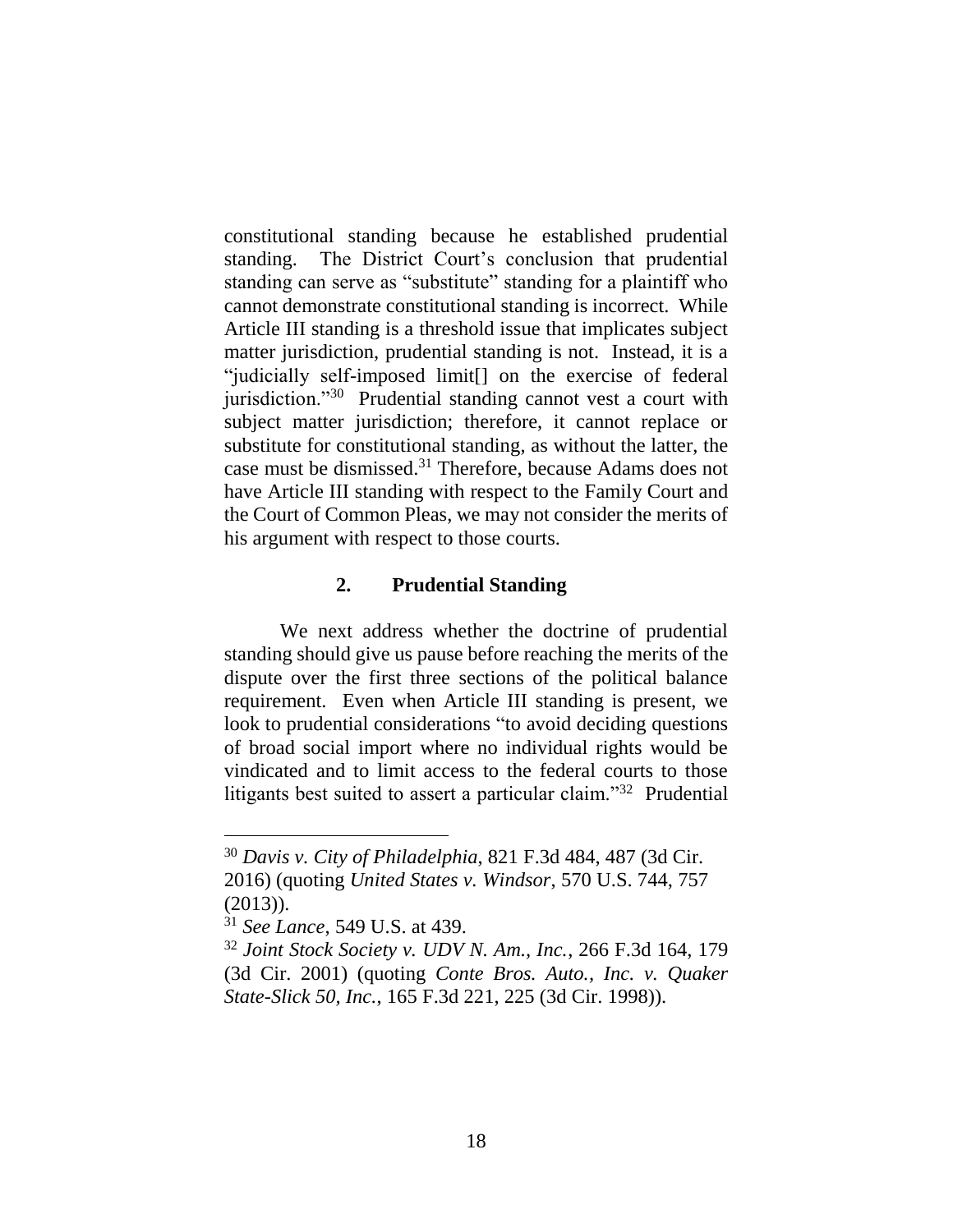standing requires "(1) that a litigant assert his or her own legal interests rather than those of a third party; (2) that the grievance not be so abstract as to amount to a generalized grievance; (3) and that the [plaintiff's] interests are arguably within the 'zone of interests' protected by the statute, rule, or constitutional provision on which the claim is based."<sup>33</sup>

We see no reason to ignore Adams's challenge to Article IV, Section 3 on prudential grounds. Although the question is surely one of broad social import in Delaware, Adams has established that aside from his political affiliation, he feels qualified for a judicial position and intends to apply for a judicial position if he is able. The provision may be of interest to many residents of Delaware, but Adams has shown that he has a particular legal interest in the constitutionality of Article IV, Section 3 because of his desire to apply for a judicial position while refraining from associating with either the Democratic or Republican parties.

The Governor's arguments to the contrary are unavailing. He states that Adams's interest in this case is "merely an academic exercise" because Adams switched his political affiliation in the days before filing this Complaint, and had not applied for a judicial position since 2009 although, as a registered Democrat until 2017, he could have.<sup>34</sup> Essentially, the Governor's argument asks us to discredit the portions of Adams's deposition in which he explained why he decided to leave the Democratic Party (he was frustrated by the lack of progressive Democrats in Delaware) and why he did not apply for a judicial position after 2009 (he found working for the late

<sup>33</sup> *Lewis v. Alexander*, 685 F.3d 325, 340 (3d Cir. 2012).

 $34$  Appellant's Br. at 24–25.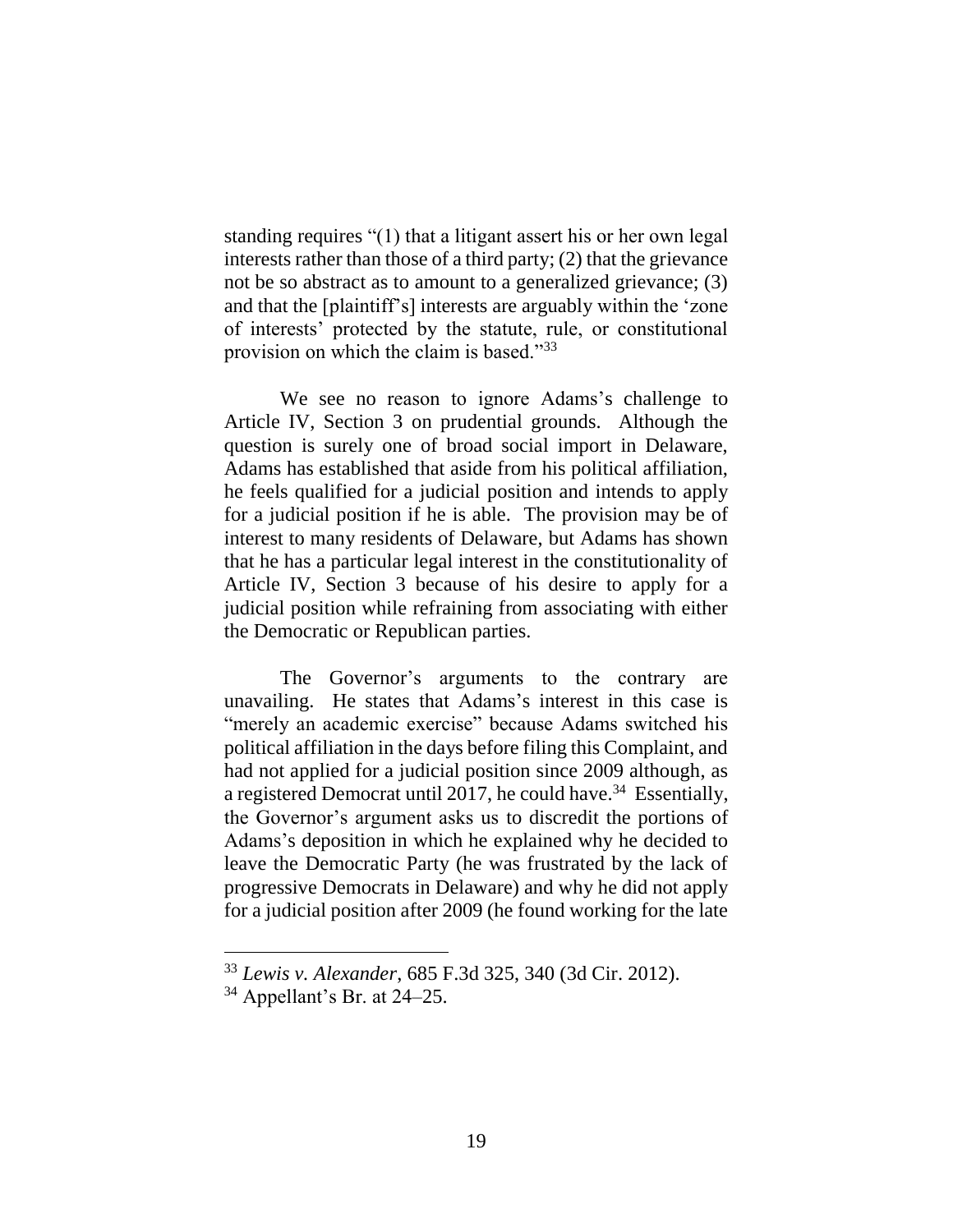Beau Biden rewarding and therefore did not consider other career opportunities until after Biden's death in 2015). But in opposing a motion for summary judgment, the Governor was required to do more than speculate that Adams has deceived the Court about his genuine interest in applying for a judicial position.<sup>35</sup> The short time period in which Adams changed his party affiliation, read the law review article, and filed suit, without more, is insufficient to raise a genuine issue of material fact about Adams's prudential standing.

### **B. The** *Elrod***/***Branti* **Inquiry**

We now turn to the heart of this appeal: whether the sections of Article IV, Section 3 of the Delaware Constitution that govern the Supreme Court, the Superior Court, and the Chancery Court run afoul of the First Amendment's guarantee of freedom of association. A trio of seminal United States Supreme Court cases explain the limits on a government employer's ability to consider a job candidate's political allegiance and govern our analysis here: *Elrod*, <sup>36</sup> *Branti*, <sup>37</sup> and *Rutan*. 38 We discuss each case in turn.

In *Elrod v. Burns*, Justice Brennan, writing for the plurality, recognized that the practice of patronage dismissals—dismissing a civil servant because his political affiliation differed from the political party in power—is

<sup>35</sup> *Ramara, Inc. v. Westfield Ins. Co.*, 814 F.3d 660, 666 (3d Cir. 2016) (a movant may not rely on "speculation and conjecture in opposing a motion for summary judgment"). <sup>36</sup> 427 U.S. 347 (1976).

<sup>37</sup> 445 U.S. 507 (1980).

<sup>38</sup> *Rutan v. Republican Party of Ill.*, 497 U.S. 62 (1990).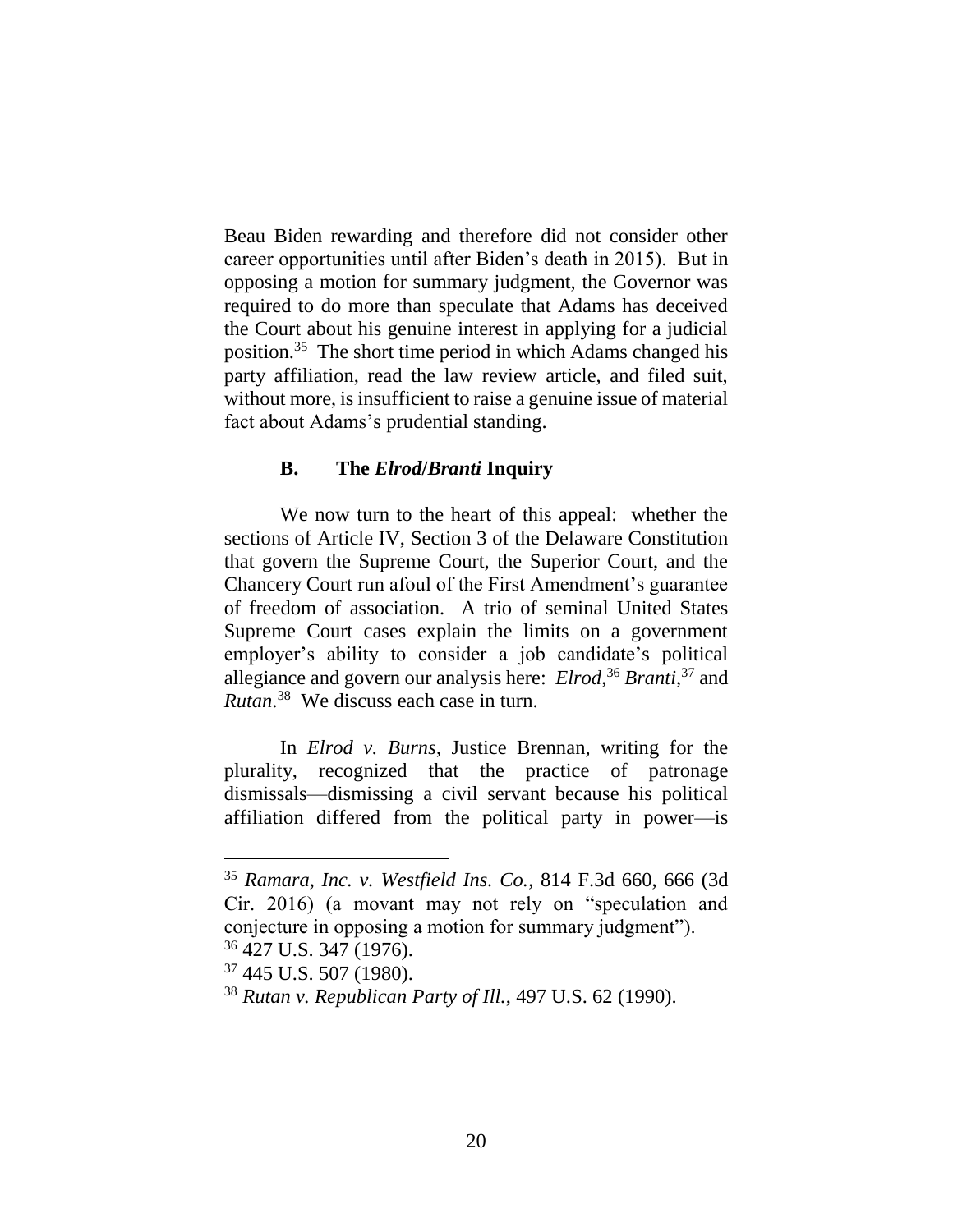"inimical to the process which undergirds our system of government and is at war with the deeper traditions of democracy embodied in the First Amendment."<sup>39</sup> He explained that to justify terminating a public employee based on political allegiance, the government must show that the practice "further[s] some vital government end by a means that is least restrictive of freedom of belief and association in achieving that end, and the benefit gained must outweigh the loss of constitutionally protected rights."<sup>40</sup> The plurality suggested that the government's interest in employee loyalty would allow it to discharge employees in policymaking positions based on political allegiance.<sup>41</sup> Although "no clear line can be drawn between policymaking and nonpolicymaking positions," the plurality instructed factfinders to consider the nature of the employee's responsibilities to determine whether or not he or she is in a policy making position.<sup>42</sup>

The Court next examined the First Amendment implications of politically-motivated employment decisions in *Branti v. Finkel*. Summarizing *Elrod*, the Court stated that "if an employee's private political beliefs would interfere with the discharge of his public duties, his First Amendment rights may

<sup>&</sup>lt;sup>39</sup> 427 U.S. at 357 (internal quotations marks omitted (quoting *Illinois State Employees Union v. Lewis*, 473 F.2d 561, 576 (1972))). In a concise concurrence, Justice Stewart, joined by Justice Blackmun, stated that a "nonpolicymaking, nonconfidential government employee" may not be discharged or threatened with discharge on the sole ground of his or her political beliefs. *Id.* at 375 (Stewart, J., concurring).

<sup>40</sup> *Id.* at 363.

<sup>41</sup> *Id.* at 367.

<sup>42</sup> *Id.* at 367–68.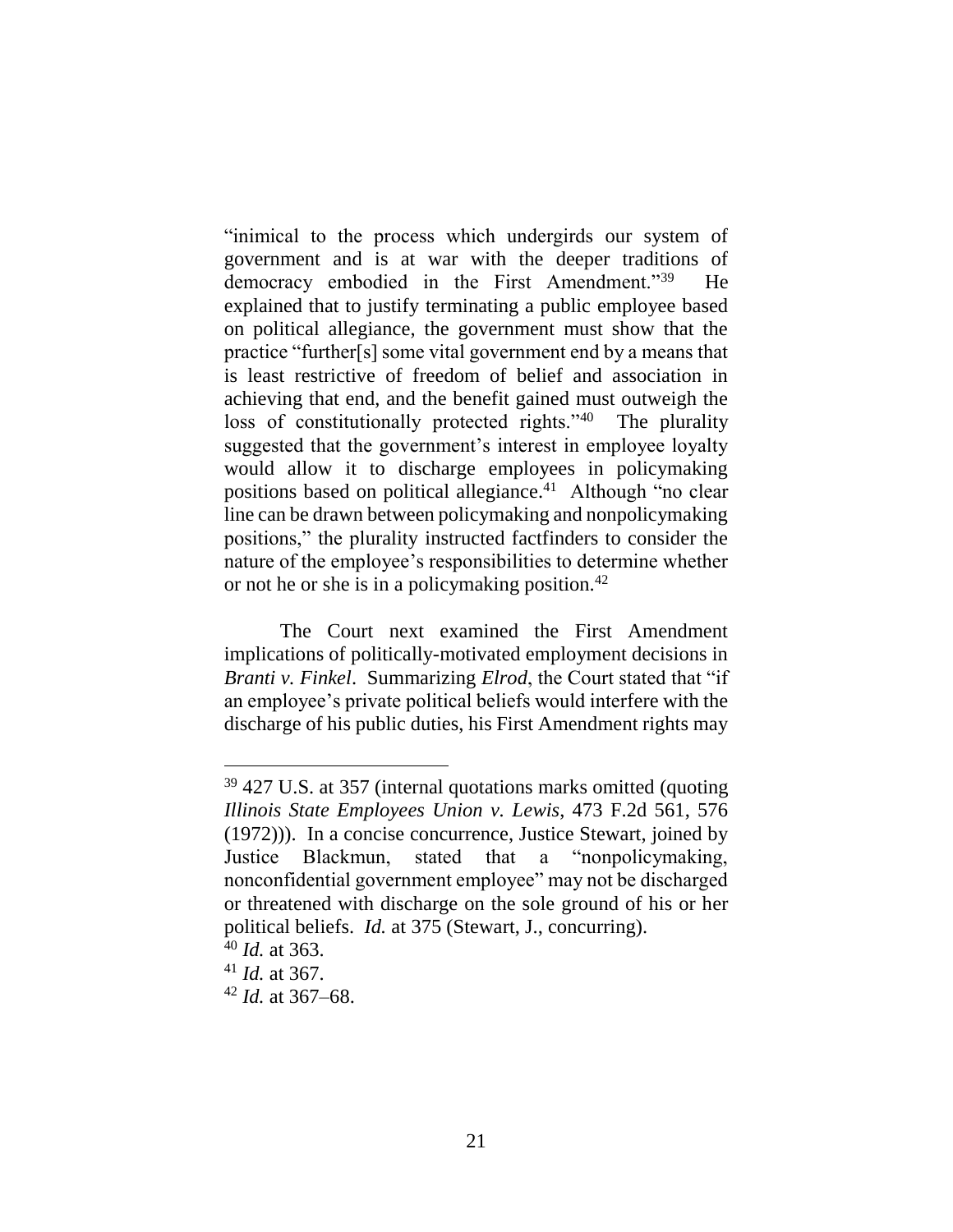be required to yield to the State's vital interest in maintaining governmental effectiveness and efficiency."<sup>43</sup> The Court, however, moved away from *Elrod*'s policymaking distinction and held that "the ultimate inquiry is not whether the label 'policymaker' or 'confidential' fits a particular position; rather, the question is whether the hiring authority can demonstrate that party affiliation is an appropriate requirement for the effective performance of the public office involved."<sup>44</sup> The Court explained that some positions, like that of an election judge, might be political without being a policymaking role, and some, like that of a state university football coach, might involve setting policy without being political.<sup>45</sup>

In *Rutan*, the Court confirmed that the general prohibition on politically-motivated discharge also applies to decisions to promote, transfer, or hire an employee.<sup>46</sup> "Unless" these patronage practices are narrowly tailored to further vital government interests, we must conclude that they impermissibly encroach on First Amendment freedoms."<sup>47</sup>

The Governor of Delaware sets forth two arguments to justify his practice of requiring applicants for judicial positions to be Democrats or Republicans: first, the Governor argues that because judges are policymakers, they can be hired or fired based on their political affiliation without restraint, and second, the Governor argues that even if they are not policymakers,

<sup>43</sup> *Branti*, 445 U.S. at 517.

<sup>44</sup> *Id.* at 518.

 $45$  *Id.* 

<sup>46</sup> *Rutan*, 497 U.S. at 74.

<sup>47</sup> *Id.* at 74.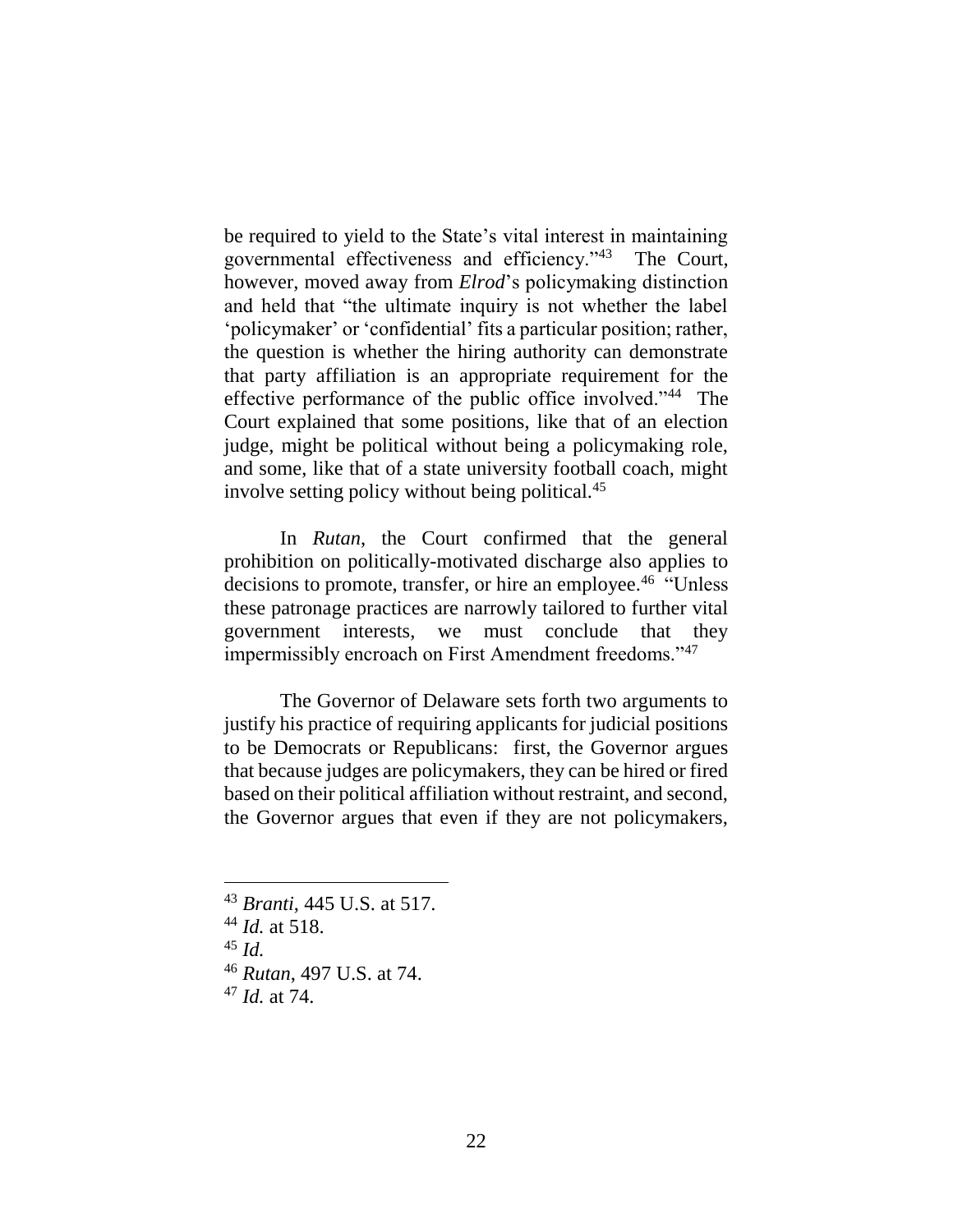Delaware has an interest in political balance that justifies the restrictions set forth in Article IV, Section 3.

### **1. The Policymaking Exception<sup>48</sup>**

In our cases applying *Branti*, *Elrod*, and *Rutan*, we have set forth criteria to aid us in determining whether an employee's job responsibilities would make political party allegiance an appropriate condition of employment. We consider "whether the employee has duties that are nondiscretionary or non-technical, participates in discussions or other meetings, prepares budgets, possesses the authority to hire or fire other employees, has a high salary, retains power over others, and can speak in the name of policymakers."<sup>49</sup> The "key factor" is whether an employee in that position "has meaningful input into decisionmaking concerning the nature and scope of a major program."<sup>50</sup> Using this analysis, we have concluded that political affiliation is an appropriate

<sup>48</sup> Adams argues that after *Branti*, the question of whether a government position involves policymaking is irrelevant. We disagree. As we have explained before, after *Branti*, "the fact that an employee is in a policymaking or confidential position is relevant to the question of whether political affiliation is a necessary job requirement but this fact is no longer dispositive . . . ." *Brown v. Trench*, 787 F.2d 167, 168–69 (3d Cir. 1986); *see also Galli v. New Jersey Meadowlands Comm'n*, 490 F.3d 265, 270 (3d Cir. 2007) ("The exception for 'policymaking' jobs exists because political loyalty is essential to the position itself.").

<sup>49</sup> *Galli*, 490 F.3d at 271 (citing *Brown*, 787 F.2d at 169).

<sup>50</sup> *Id.* (quoting *Armour v. County of Beaver, PA*, 271 F.3d 417, 429 (3d Cir. 2001)).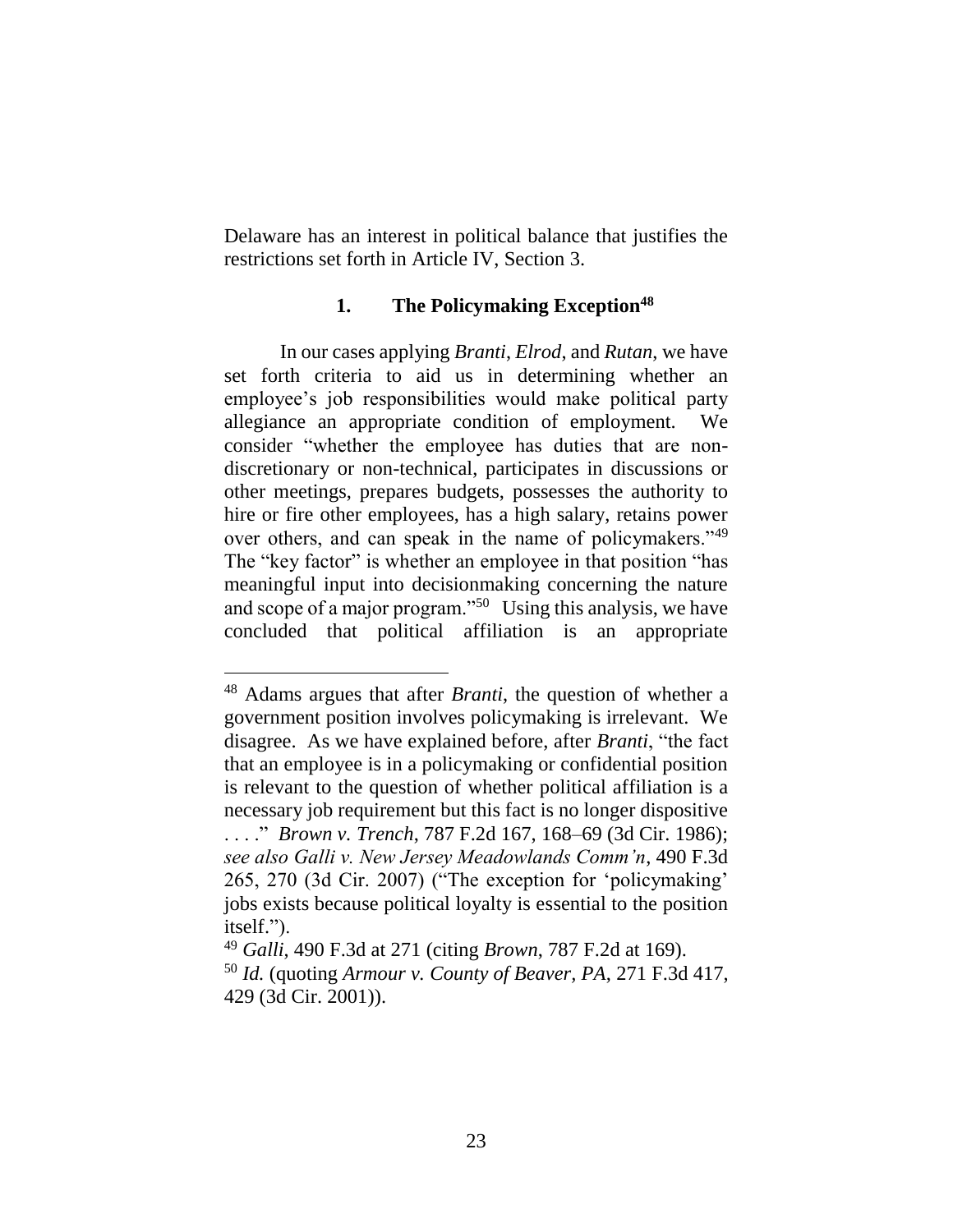requirement for a director of a veterans' administrative services department,<sup>51</sup> an assistant director of public information,<sup>52</sup> assistant district attorneys,<sup>53</sup> city solicitors and assistant city solicitors,<sup>54</sup> a solicitor for the Northeast Pennsylvania Hospital and Education Authority,<sup>55</sup> and a city manager,<sup>56</sup> among others. We have never before considered the role of a state judge. We now conclude that a judicial officer, whether appointed or elected, is not a policymaker.

This outcome is clear from the principles animating *Elrod* and *Branti*. The purpose of the policymaking exception is to ensure that elected officials may put in place loyal employees who will not undercut or obstruct the new administration.<sup>57</sup> If a job "cannot properly be conditioned upon

<sup>51</sup> *Waskovich v. Morgano*, 2 F.3d 1292, 1298–1303 (3d Cir. 1993).

<sup>52</sup> *Brown*, 787 F.2d at 169–70.

<sup>53</sup> *Mummau v. Ranck*, 687 F.2d 9, 10 (3d Cir. 1982).

<sup>54</sup> *Ness v. Marshall*, 660 F.2d 517, 520–22 (3d Cir. 1981).

<sup>55</sup> *Wetzel v. Tucker*, 139 F.3d 380, 384–86 (3d Cir. 1998).

<sup>56</sup> *Curinga v. City of Clairton*, 357 F.3d 305, 313 (3d Cir. 2004).

<sup>57</sup> *Elrod*, 427 U.S. at 367 ("A second interest advanced in support of patronage is the need for political loyalty of employees, not to the end that effectiveness and efficiency be insured, but to the end that representative government not be undercut by tactics obstructing the implementation of policies of the new administration, policies presumably sanctioned by the electorate. The justification is not without force, but is nevertheless inadequate to validate patronage wholesale. Limiting patronage dismissals to policymaking positions is sufficient to achieve this governmental end.").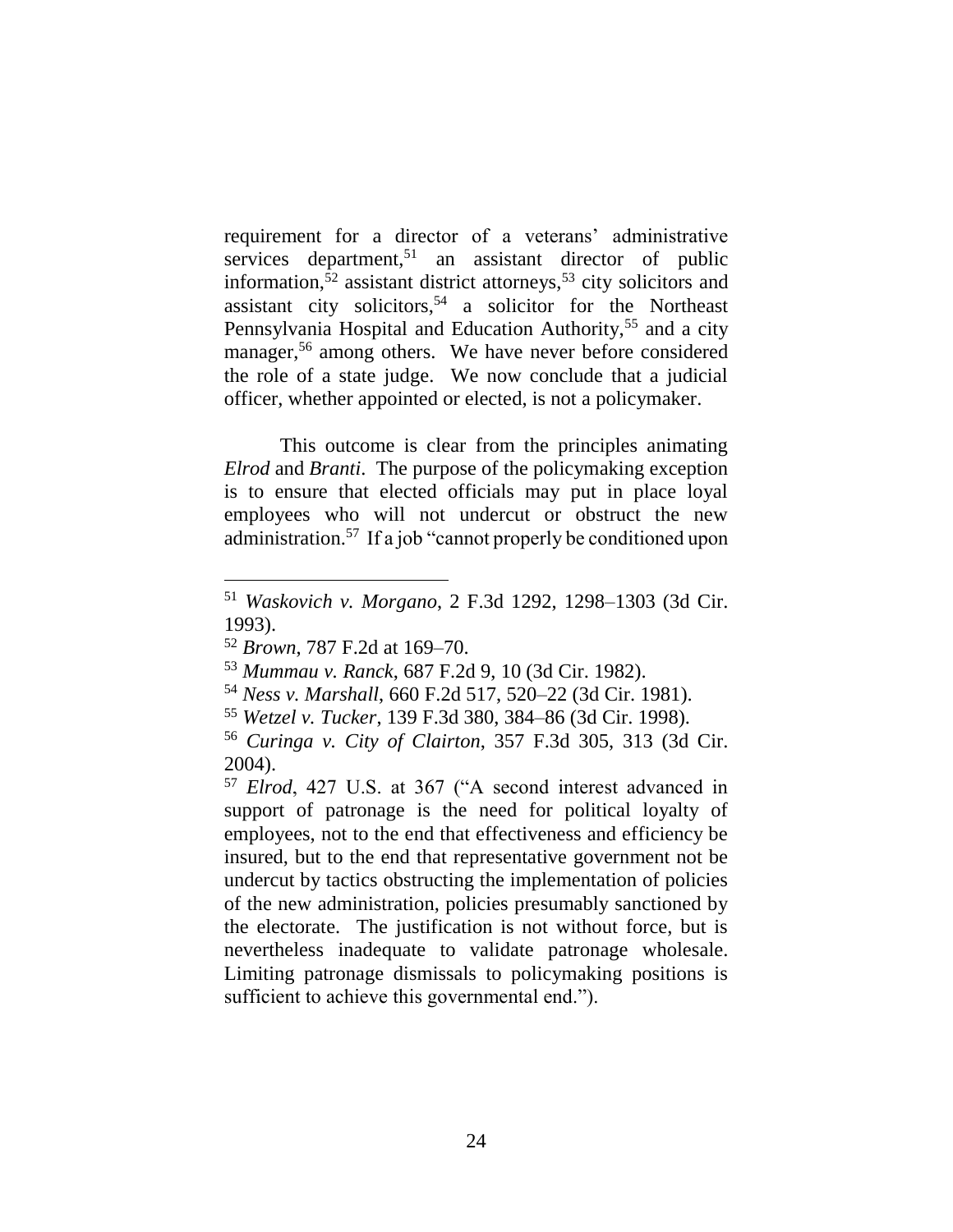allegiance to the political party in control," the policymaking exception is inappropriate.<sup>58</sup> Judges simply do not fit this description. The American Bar Association's Model Code of Judicial Conduct instructs judges to promote "independence" and "impartiality," not loyalty.<sup>59</sup> It also asks judges to refrain from political or campaign activity.<sup>60</sup> The Delaware Code of Judicial Conduct similarly makes clear that judges must be "unswayed by partisan interests" and avoid partisan political activity.<sup>61</sup> The Delaware Supreme Court has stated that Delaware judges "must take the law as they find it, and their personal predilections as to what the law should be have no place in efforts to override properly stated legislative will."<sup>62</sup> Independence, not political allegiance, is required of Delaware judges.

Article IV, Section 3 itself illustrates that political loyalty is not an appropriate job requirement for Delaware judges. Delaware has chosen to considerably limit the Governor's ability to nominate judges on the basis of political expediency. Instead, the Governor must ensure that there are sufficient Democratic and Republican judges on the bench. Far from nominating only judges who will be loyal to his party, the Governor may be required by Delaware's constitution to nominate judges who belong to a different political party. The Governor, therefore, cannot credibly argue that he must be free to follow a rule excluding those who do not belong to the two

<sup>58</sup> *Branti*, 445 U.S. at 519.

<sup>59</sup> Am. Bar Ass'n Model Code of Judicial Conduct Canon 1. <sup>60</sup> *Id.* Canon 4.

<sup>61</sup> Del. Judges' Code Judicial Conduct Rules 2.4(A), 4.1.

<sup>62</sup> *Leatherbury v. Greenspun*, 939 A.2d 1284, 1292 (Del. 2007) (quoting *Ewing v. Beck*, 520 A. 2d 653, 660 (1987)).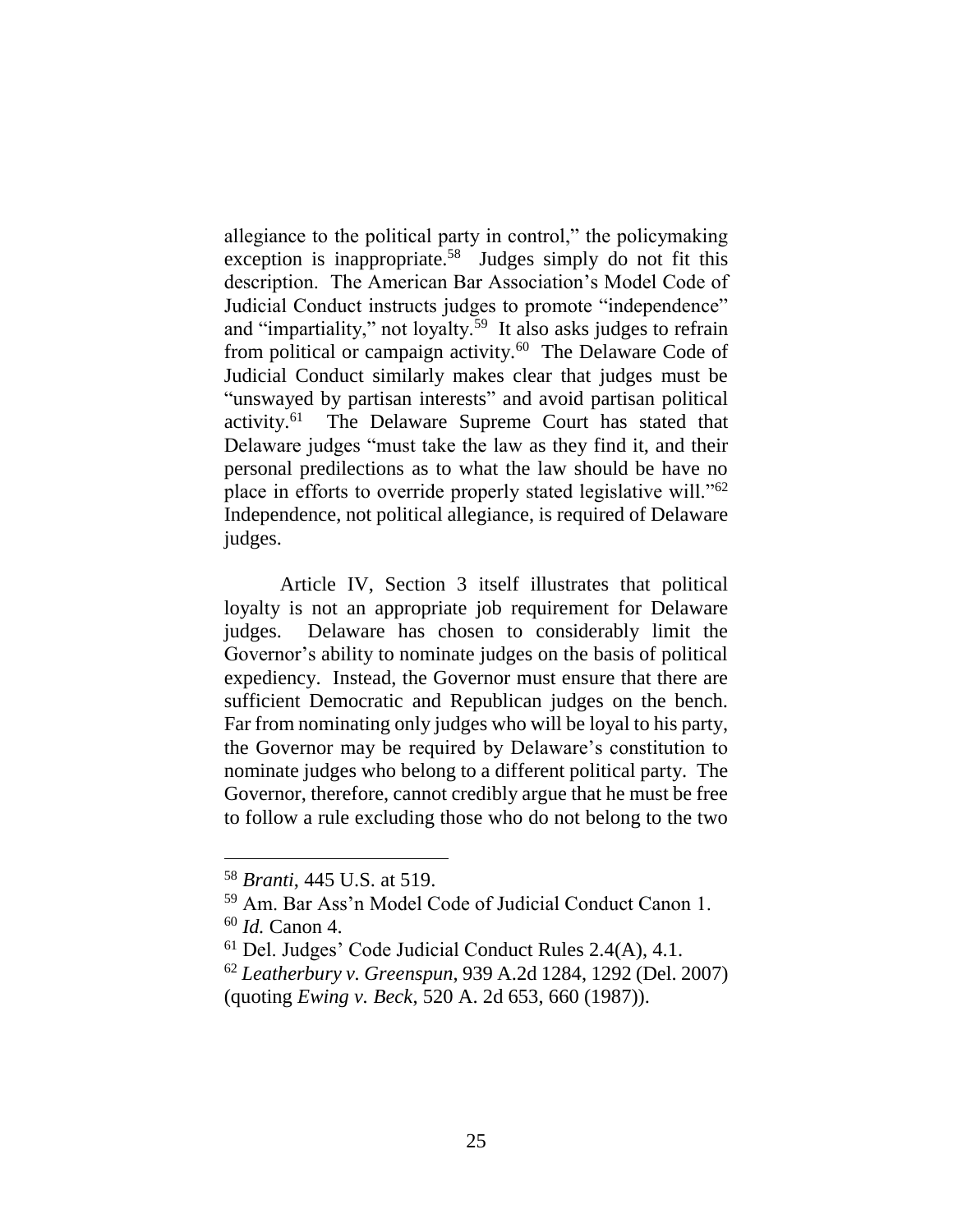major parties in Delaware because allegiance to his party is an appropriate condition for judicial employment.

Nor are we swayed by his argument that the important role judges play in Delaware transforms them into political actors. The Governor argues that by interpreting statutes, sentencing criminal defendants, and crafting the common law, judges in Delaware make policy and exercise significant discretion. But the question before us is not whether judges make policy,  $^{63}$  it is whether they make policies that necessarily reflect the political will and partisan goals of the party in power. That is why, as the Court explained in *Branti*, a football coach for a state university cannot be discharged because of her political affiliation even though she may formulate policy for the athletic department.<sup>64</sup> And why public defenders, who made some policy decisions in fulfilling their public office, still could not be fired on the basis of their political allegiance—because their policymaking activity did not relate to "any partisan political interest."<sup>65</sup>

<sup>63</sup> *Compare Matthews v. Lucas*, 427 U.S. 495, 515 (1976) ("Nor, in ratifying these statutory classifications, is our role to hypothesize independently . . . . These matters of practical judgment and empirical calculation are for Congress."), *with Wetzel*, 139 F.3d at 386 ("Tough legal questions are not answered mechanically, but rather by the exercise of seasoned judgment. Judgment is informed by experience and perspective . . . ."); *see generally Gregory v. Ashcroft*, 501 U.S. 452, 465–67 (1991) (explaining, without resolving, the debate over whether judges make policy).

<sup>64</sup> *Branti*, 445 U.S. at 518.

<sup>65</sup> *Id.* at 519.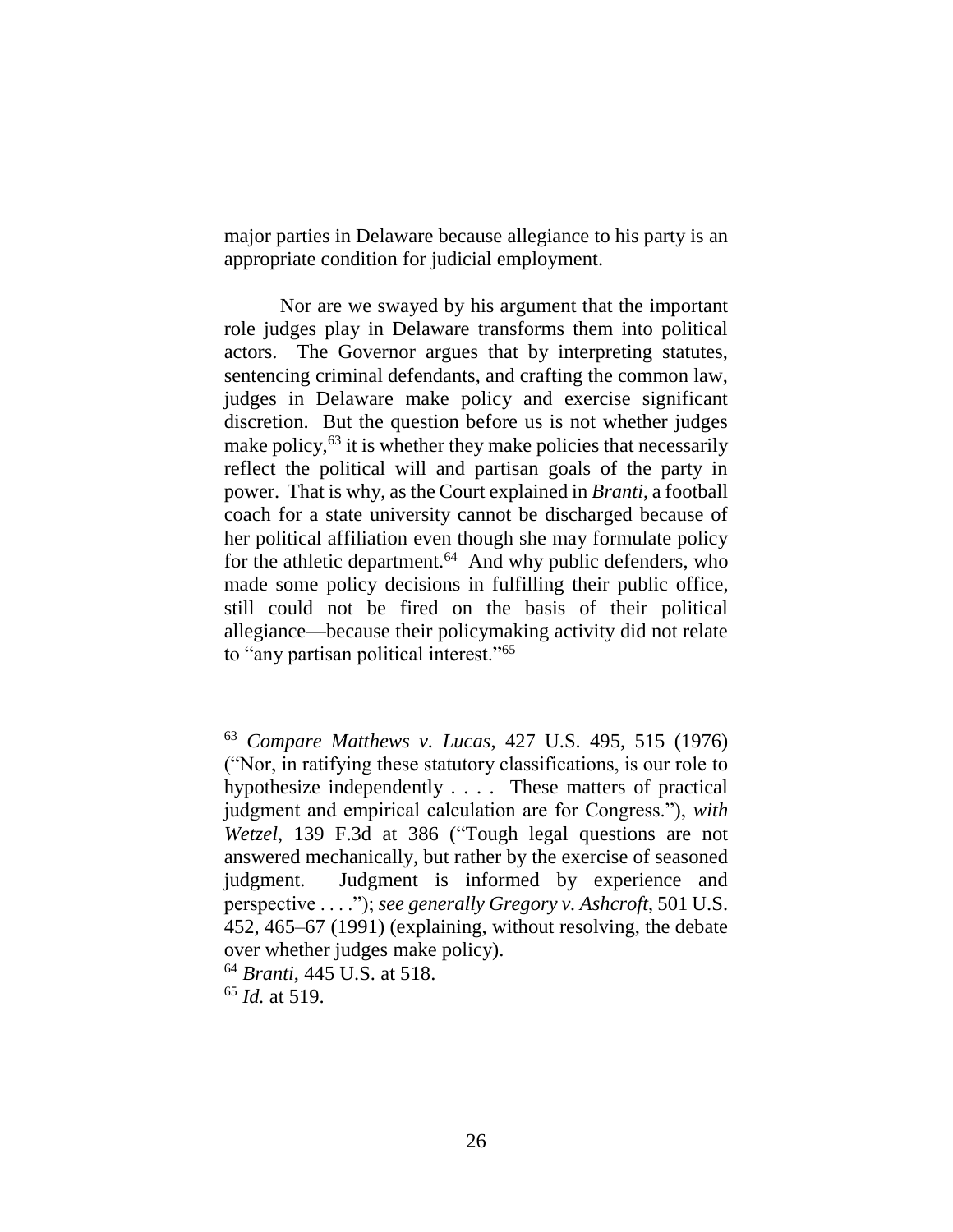To the extent that Delaware judges create policy, they do so by deciding individual cases and controversies before them, not by creating partisan agendas that reflect the interests of the parties to which they belong. <sup>66</sup> Similarly, although the Governor contends that Delaware judges have meaningful input into a major government program because they set the judiciary's budget and create rules of civil and criminal procedure, the operation of the judicial branch is not "so intimately related to [Delaware] policy" that the Governor would have "the right to receive the complete cooperation and loyalty of a trusted advisor [in that position]."<sup>67</sup>

The policymaking inquiry is designed to test whether the position in question "is one which cannot be performed effectively except by someone who shares the political beliefs

<sup>66</sup> *See Branti*, 445 U.S. at 519–20 ("[W]hatever policymaking occurs in the public defender's officer must relate to the needs of individual clients and not to any partisan political interests. ... Under these circumstances, it would undermine, rather than promote, the effective performance of an assistant public defender's office to make his tenure dependent on his allegiance to the dominant political party.").

<sup>67</sup> *Ness*, 660 F.2d at 522 ("[W]e agree with the district court that, as a matter of law, the duties imposed on city solicitors by the York Administrative Code and the undisputed functions entailed by these duties e.g., rendering legal opinions, drafting ordinances, [and] negotiating contracts define a position for which party affiliation is an appropriate requirement. relying on an attorney to perform these functions so intimately related to city policy, the mayor has the right to receive the complete cooperation and loyalty of a trusted adviser, and should not be expected to settle for less.").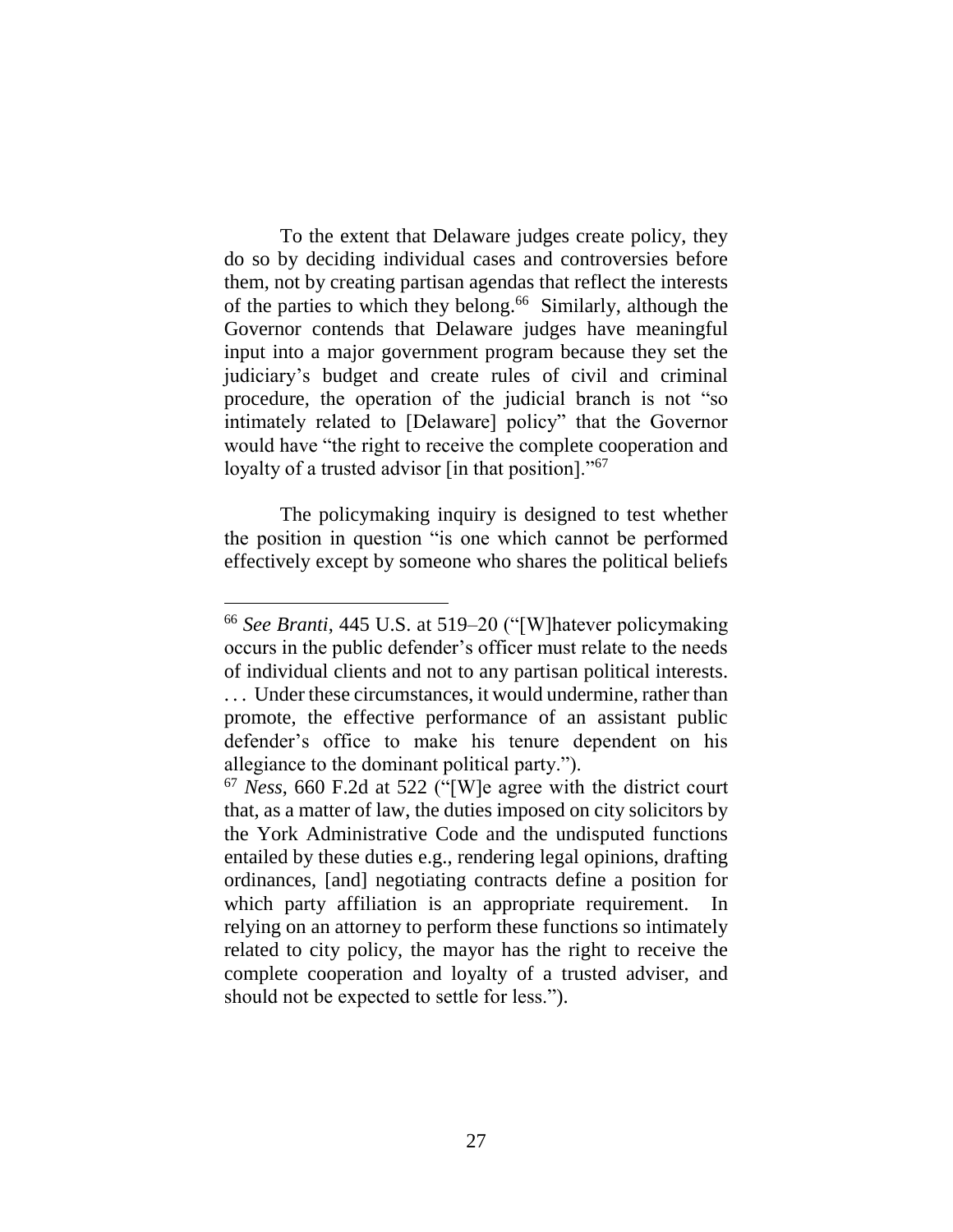of [the appointing authority]."<sup>68</sup> Put simply, while judges clearly play a significant role in Delaware, that does not make the judicial position a political role tied to the will of the Governor and his political preferences. As such, the policymaking exception does not apply to members of the judicial branch.

We are aware that two of our sister Circuits have concluded otherwise. In *Kurowski v. Krajewski*, the Seventh Circuit determined that the guiding question in political affiliation cases was "whether there may be genuine debate about how best to carry out the duties of the office in question, and a corresponding need for an employee committed to the objectives of the reigning faction," and answered that question in the affirmative with respect to judges and judges pro tempore.<sup>69</sup> In *Newman v. Voinovich*, the Sixth Circuit similarly concluded that judges were policymakers who could be

<sup>68</sup> *Brown*, 787 F.2d at 170. *See also Branti*, 445 U.S. at 517 ("[I]f an employee's private political beliefs would interfere with the discharge of his public duties, his First Amendment rights may be required to yield to the State's vital interest in maintaining governmental effectiveness and efficiency.").

<sup>69</sup> *Kurowksi*, 848 F.2d 767, 770 (7th Cir. 1988) ("A judge both makes and implements governmental policy. A judge may be suspicious of the police or sympathetic to them, stern or lenient in sentencing, and political debates rage about such questions. In most states judges are elected, implying that the office has a political component. Holders of the appointing authority may seek to ensure that judges agree with them on important jurisprudential questions.").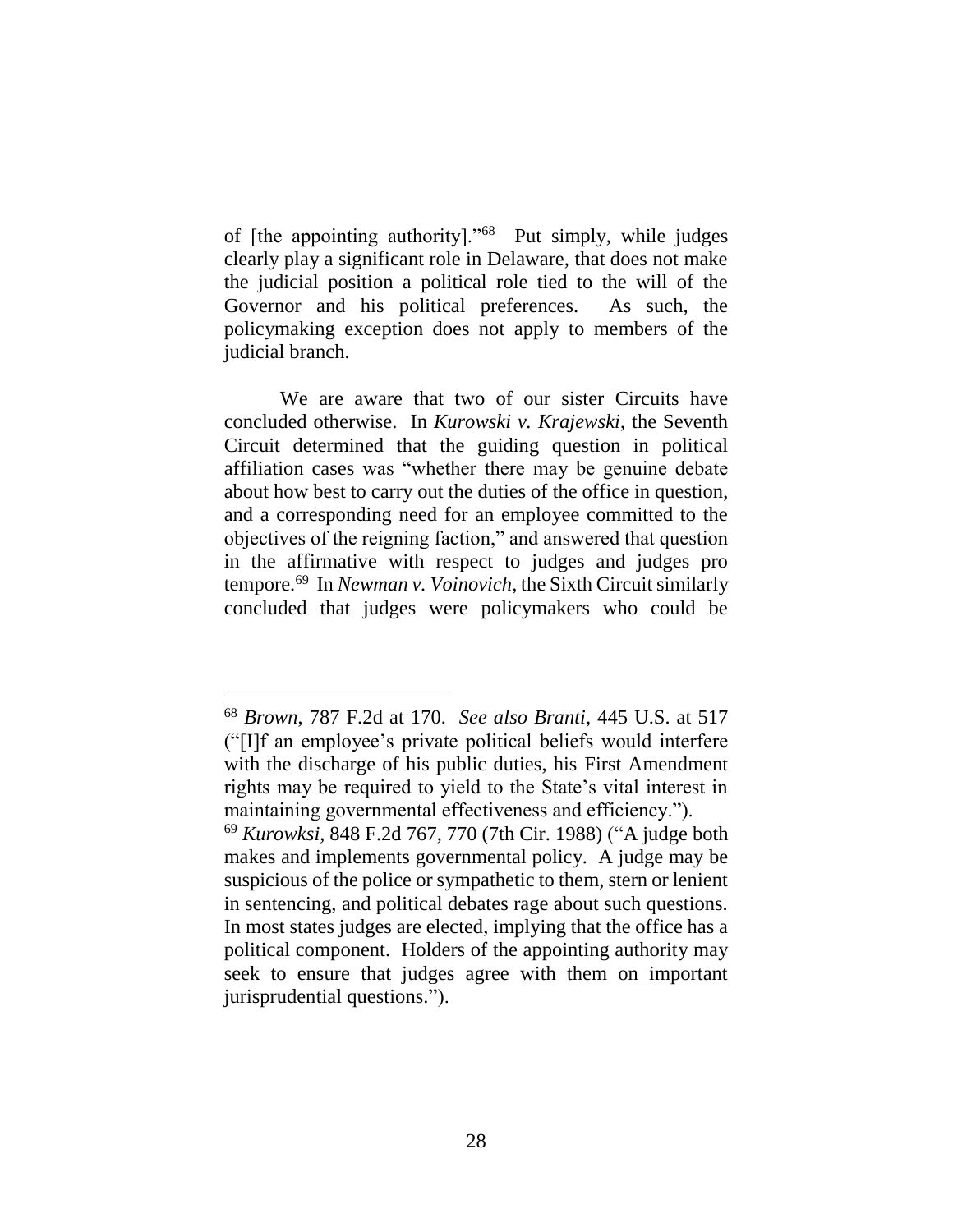appointed on the basis of their partisan affiliation.<sup>70</sup> We find these cases unpersuasive for two reasons.

First, we do not believe, as the Seventh Circuit does, that the policymaking exception described in *Elrod* and *Branti*  is merely "shorthand for a broad category of public employees whose work is politically sensitive and who exercise significant discretion in the performance of their duties."71 Under the Seventh Circuit's view, so long as employees make decisions involving issues about which "political debates rage," they may be hired or fired for their party affiliation.<sup>72</sup> We have always more narrowly applied the policymaking exception to only the class of employees whose jobs "cannot be performed effectively except by someone who shares the political beliefs of [the appointing authority]."<sup>73</sup> There can be no serious question that judicial candidates of different political parties can effectively serve as state judges. Thus, while "political debates rage" about issues that judges must decide in the course of their state employment, we do not believe that this leaves judges entirely at the whim of state

<sup>70</sup> *Newman*, 986 F.2d 159, 163 (6th Cir. 1993) ("We agree with the holding in *Kurowski* that judges are policymakers because their political beliefs influence and dictate their decisions on important jurisprudential matters. . . . Therefore, we believe that Governor Voinovich's appointment of judges based on political considerations is consistent with *Elrod*, *Branti*, and *Rutan*.").

<sup>71</sup> *Hagan v. Quinn*, 867 F.3d 816, 824 (7th Cir. 2017) (finding that arbitrators on the Illinois Workers' Compensation Commission are policymakers).

<sup>72</sup> *Kurowski*, 848 F.2d at 770.

<sup>73</sup> *Brown*, 787 F.2d at 170.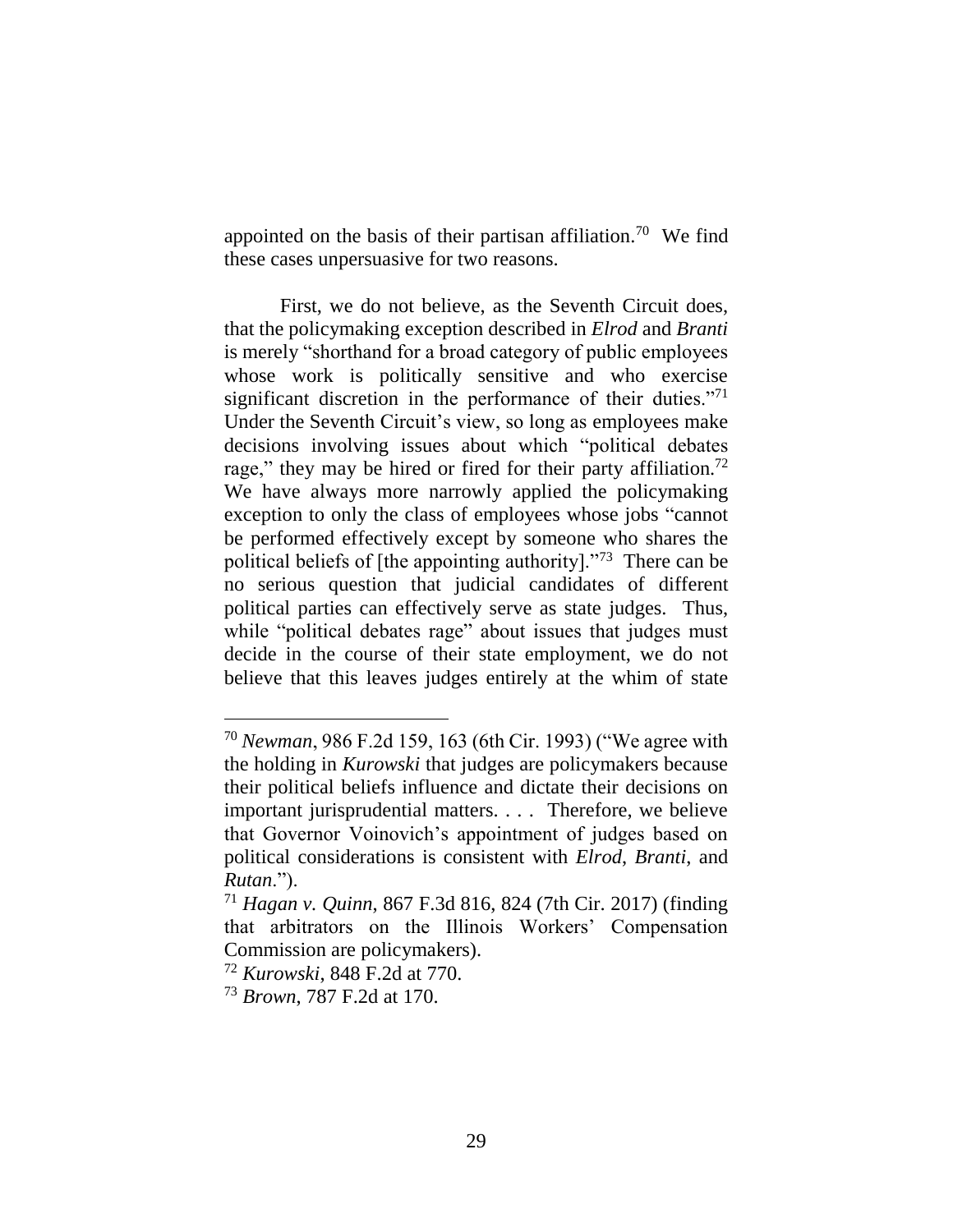governors and the patronage of the ruling party. While states have nearly unfettered discretion to select state judges, states cannot condition judicial positions on partisan political affiliation alone.

Second, the opinions in *Kurowski* and *Newman* conflate an appointing authority's ability to consider the political beliefs and ideologies of state employees with that authority's ability to condition employment on party loyalty. Under our case law, discrimination based on political patronage is only actionable where the employee's political affiliation was a "substantial or motivating factor in the government's employment decision."<sup>74</sup> *Elrod* and *Branti* protect affiliation—and decisions not to affiliate—with a political party. We have never read them to prohibit an appointing official from considering a job candidate's views on questions and issues related to the job itself. There is a wide gulf between a governor asking a judicial candidate about his philosophy on sentencing, for example, and a governor posting a sign that says "Communists need not apply."<sup>75</sup> The former does not run afoul of the First Amendment; but in our view, the latter does. Because the approach of the Sixth and Seventh Circuits would allow governors both to weigh an individual candidate's political beliefs *and* to condition judicial positions on party allegiance, we must disagree.

We therefore conclude that state judges do not fall within the policymaking exception because affiliation with a

<sup>74</sup> *Galli*, 490 F.3d at 271.

<sup>75</sup> *See Keyishian v. Bd. Of Regents of Univ. of State of N.Y.*, 385 U.S. 589, 605–10 (1967).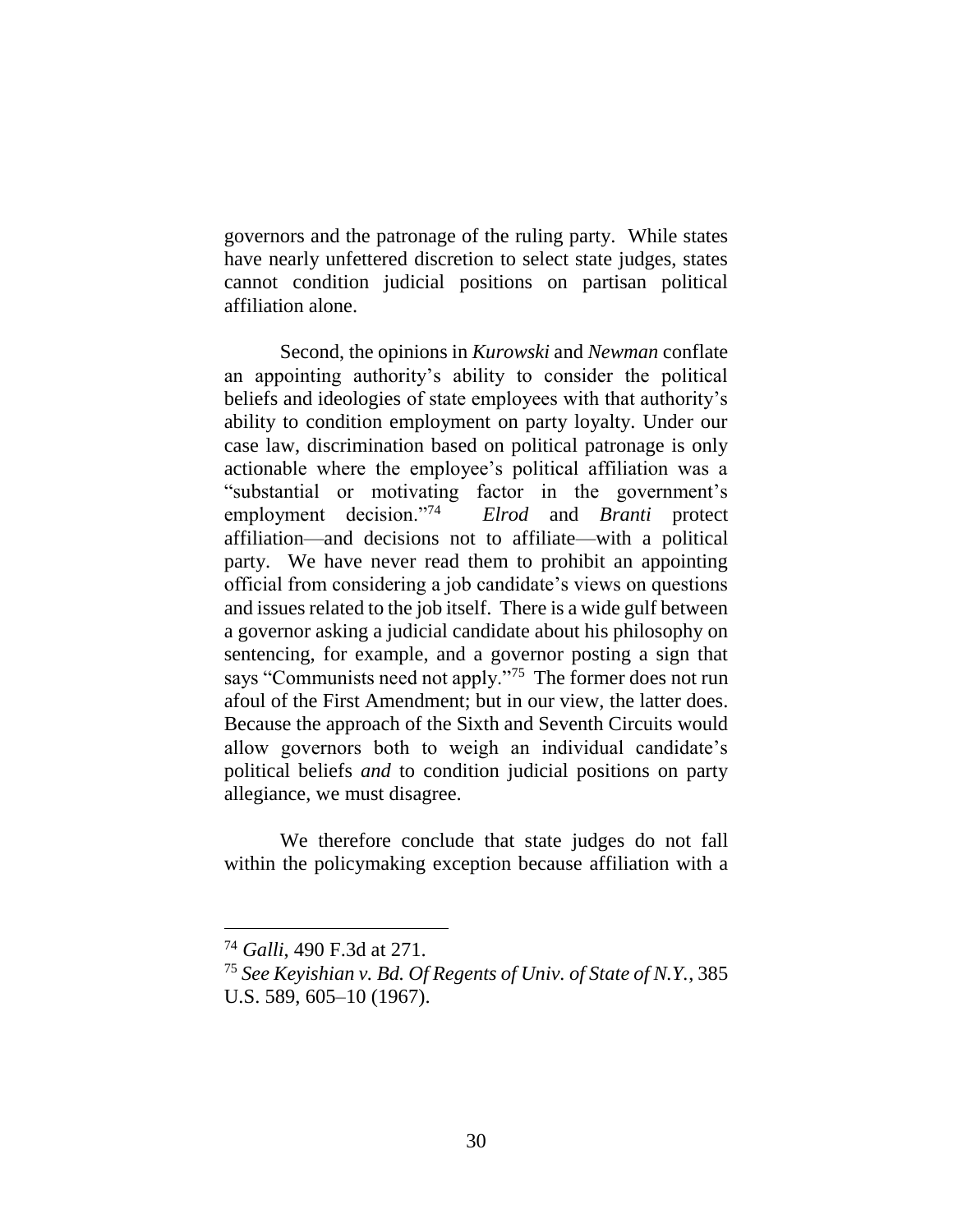particular political party is not a requirement for the effective performance of the judicial role.

### **2. Delaware's Interest in Political Balance**

We next consider the Governor's second argument, that even if state judges are not policymakers, their political affiliation is still an appropriate condition of state employment. The Court in *Rutan* emphasized that politically motivated employment practices could be constitutional if they are "narrowly tailored to further vital government interests."<sup>76</sup> While most cases following *Branti* have focused on the policymaking exception, which relates to a state's interest in the loyalty and efficiency of key state employees, the Governor argues that Article IV, Section 3 can be justified by a different interest—the interest in political balance. We need not dwell long on whether Delaware possesses a "vital state interest" in a politically balanced judiciary, because Delaware's practice of excluding Independents and third party voters from judicial employment is not narrowly tailored to that interest.

The Governor posits that the Supreme Court has always recognized the permissibility of conditioning appointments on political affiliation when the goal is to ensure political balance. In *Branti*, the Court stated that "if a State's election laws require that precincts be supervised by two election judges of different parties, a Republican judge could be legitimately discharged solely for changing his party registration."<sup>77</sup> Similarly, in *LoFrisco v. Schaffer* and

<sup>76</sup> *Rutan*, 497 U.S. at 74.

<sup>77</sup> *Branti*, 445 U.S. at 518. The Sixth Circuit, following *Branti*, has categorically held that employment decisions conditioned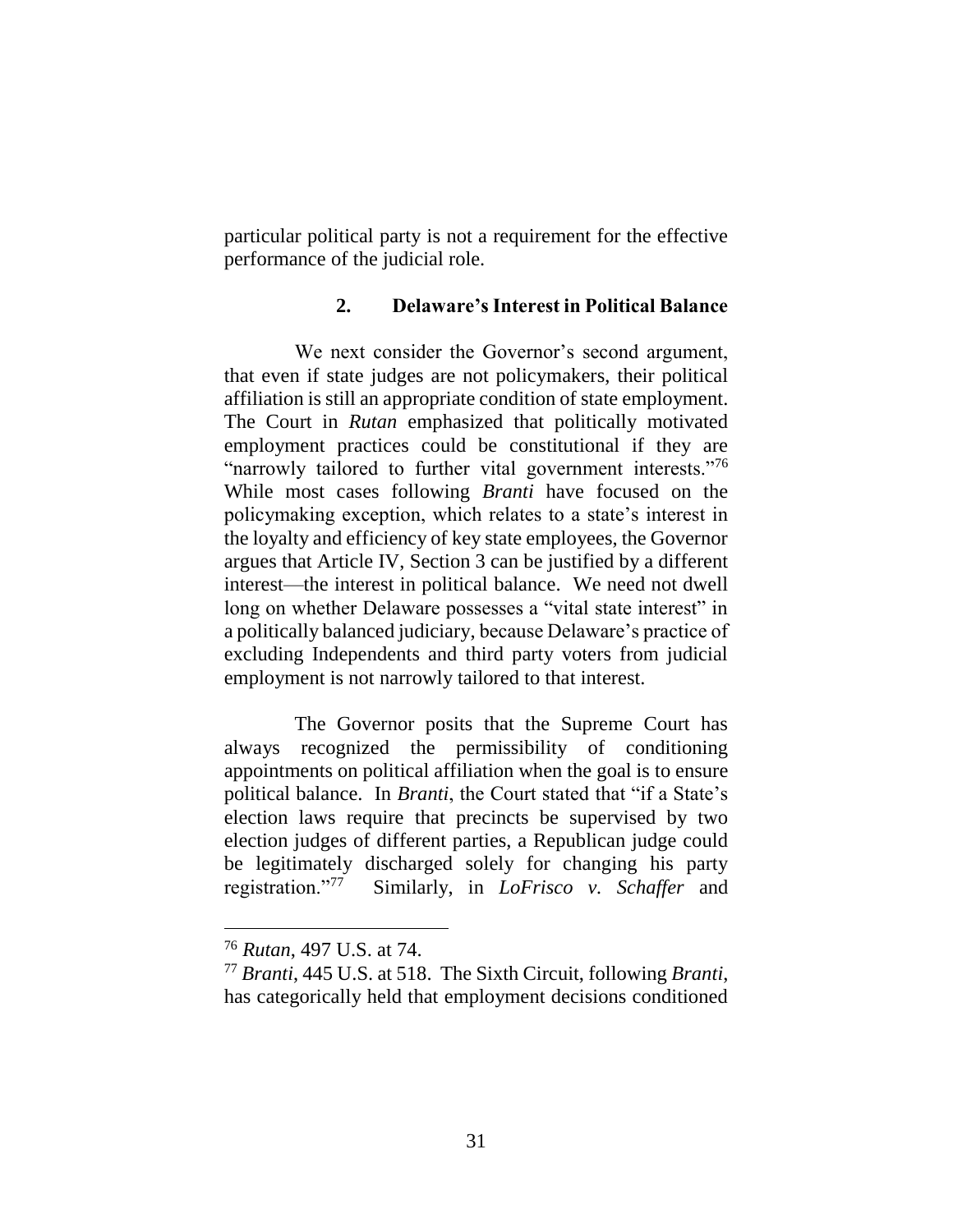*Hechinger v. Martin*, the Supreme Court affirmed two district court decisions approving political balance statutes governing elections for a state's boards of education and the District of Columbia's city council, respectively.<sup>78</sup> The Governor also points to several federal administrative agencies that use some form of political balance requirement for decisionmaking bodies, including the Federal Deposit Insurance Corporation, the Federal Trade Commission, the Securities and Exchange Commission, the Federal Communications Commission, the Commission on Civil Rights, the Federal Energy Regulatory Commission, and the Federal Election Commission. These examples show some support for the Governor's argument, but unlike elected officials and agency representatives who explicitly make policy, judges perform purely judicial functions. Further, it is difficult to see how the logic of political balance and minority representation extends from multimember deliberative bodies, like a school board, to Delaware's judiciary, most of whom sit alone.<sup>79</sup>

on political party affiliation are permissible where the position is one of several "filled by balancing out political party representation, or that are filled by balancing out selections made by different government agents or bodies." *McCloud v. Testa*, 97 F.3d 1536, 1557 (6th Cir. 1996).

<sup>78</sup> *See LoFrisco v. Schaffer*, 341 F. Supp. 743, 744–45, 750 (D. Conn. 1972), *aff'd* 409 U.S. 972 (1972); *Hechinger v. Martin*, 411 F. Supp. 650, 653 (D.D.C. 1976), *aff'd* 429 U.S. 1030 (1977).

<sup>79</sup> The Delaware Supreme Court is the only judicial body in which a panel of judges regularly hears cases as a collective. Even then, panels are usually comprised of three of the five judges on the court. The political balance on a panel, therefore, does not necessarily mirror the political balance of the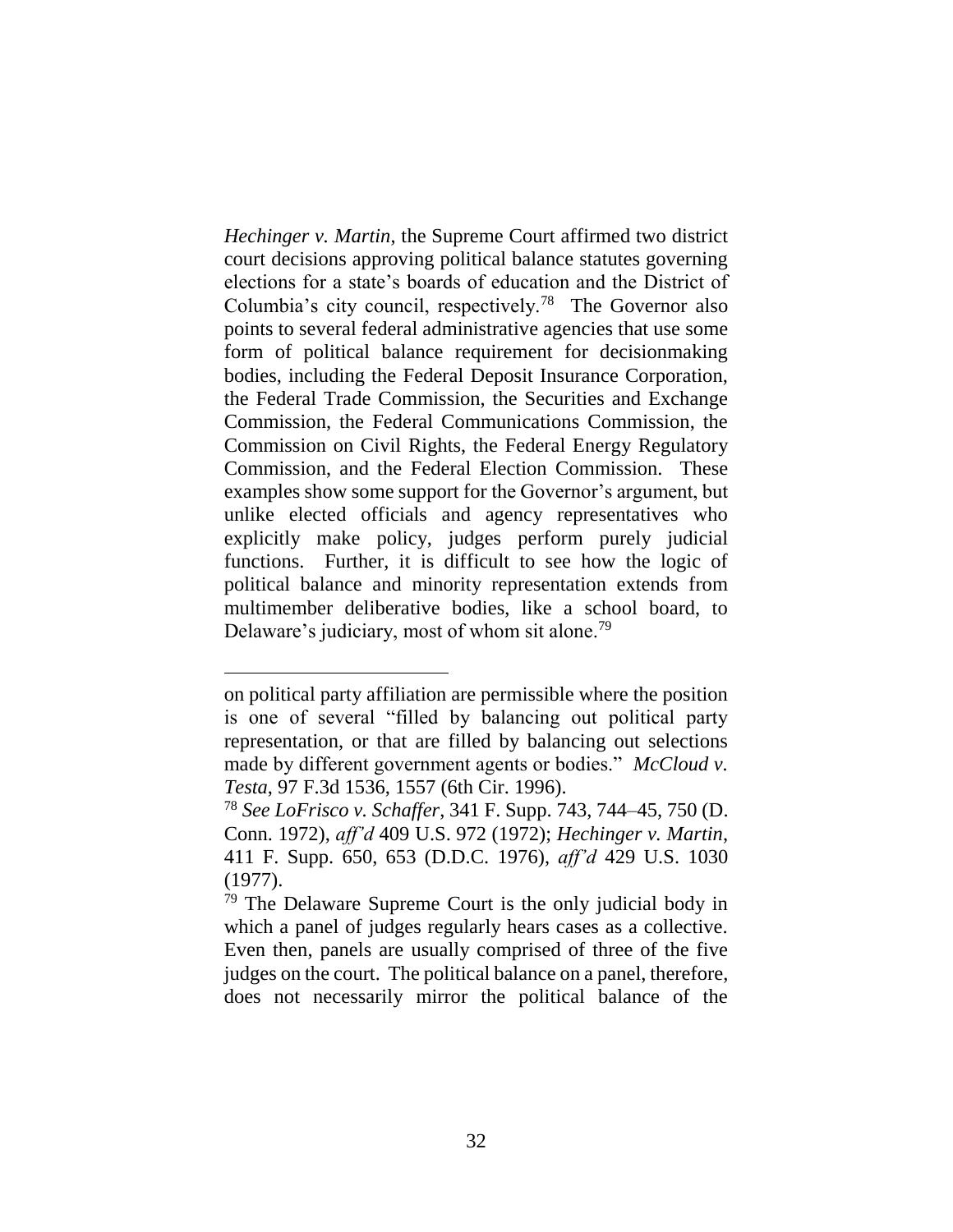The Seventh Circuit has also addressed the political balance interest in the judicial context. In *Common Cause Indiana v. Individual Members of the Indiana Election Commission*, the court considered a municipal ordinance prohibiting political parties from nominating candidates for more than half of the eligible seats on its superior court.<sup>80</sup> The Seventh Circuit found that partisan balance concerns are less compelling with respect to judges, who are "not elected [or appointed] to represent a particular viewpoint" and instead are required to "exercise [their] own independent authority to make decisions that uphold and apply the law fairly and impartially."<sup>81</sup> The court also emphasized that "partisan balance amongst the judges who comprise the court, alone, has little bearing on impartiality" because while it can "serve as a check against contrary partisan interests," it does not affect "the impartiality of individual members."<sup>82</sup>

While we share many of the Seventh Circuit's concerns about conflating party balance with judicial impartiality, we need not resolve the issue today. To justify a rule that impinges an employee's First Amendment association rights, the state must show both that the rule promotes "a vital state interest" and that the rule is "narrowly tailored" to that interest. Even assuming judicial political balance is a vital Delaware interest, the Governor must also show that the goals

Supreme Court as a whole. *See* Randy J. Holland and David A. Skeel, Jr., *Deciding Cases Without Controversy*, 5 DEL. L. REV. 115, 121 (2002).

<sup>80</sup> *Common Cause*, 800 F.3d 913, 915 (7th Cir. 2015). <sup>81</sup> *Id.* at 922–23.

 $82$  *Id.*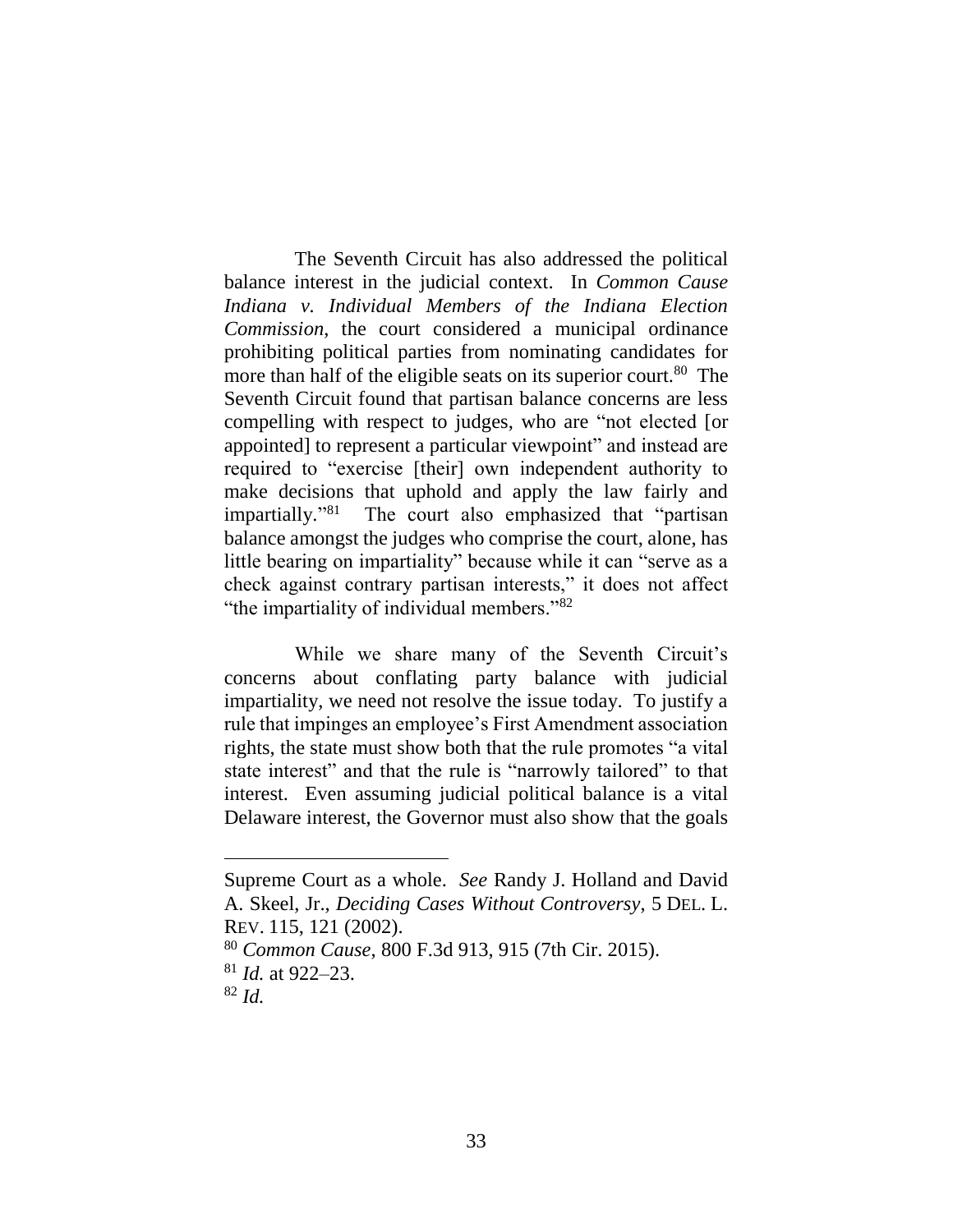of political balance could not be realized without the restrictive nature of Article IV, Section 3, and this he has failed to do.

The Governor describes the benefits of balance and details the popularity Article IV, Section 3 has among Delaware judges and former judges. But this cannot suffice as a justification to bar candidates who do not belong to either the Democratic or Republican parties from seeking judicial appointment, because the Governor fails to explain why this is the least restrictive means of achieving political balance. Because the Governor has not shown that Article IV, Section 3 is narrowly tailored to further a vital state interest, the infringement on judicial candidates' association rights is unconstitutional.

#### III. **Conclusion**

For the foregoing reasons, we find that Adams has shown that his freedom of association rights were violated by the political balance requirement that prevented his application to the Supreme Court, Superior Court, and Chancery Court. Therefore, we conclude that the first three sections of Article IV, Section 3 violate the First Amendment. We affirm the District of Delaware's order granting summary judgment to Adams on those sections. Because Adams had no standing to challenge the sections of Article IV, Section 3 dealing with the Family Court and the Court of Common Pleas, however, we reverse the District of Delaware's order as it pertained to those sections.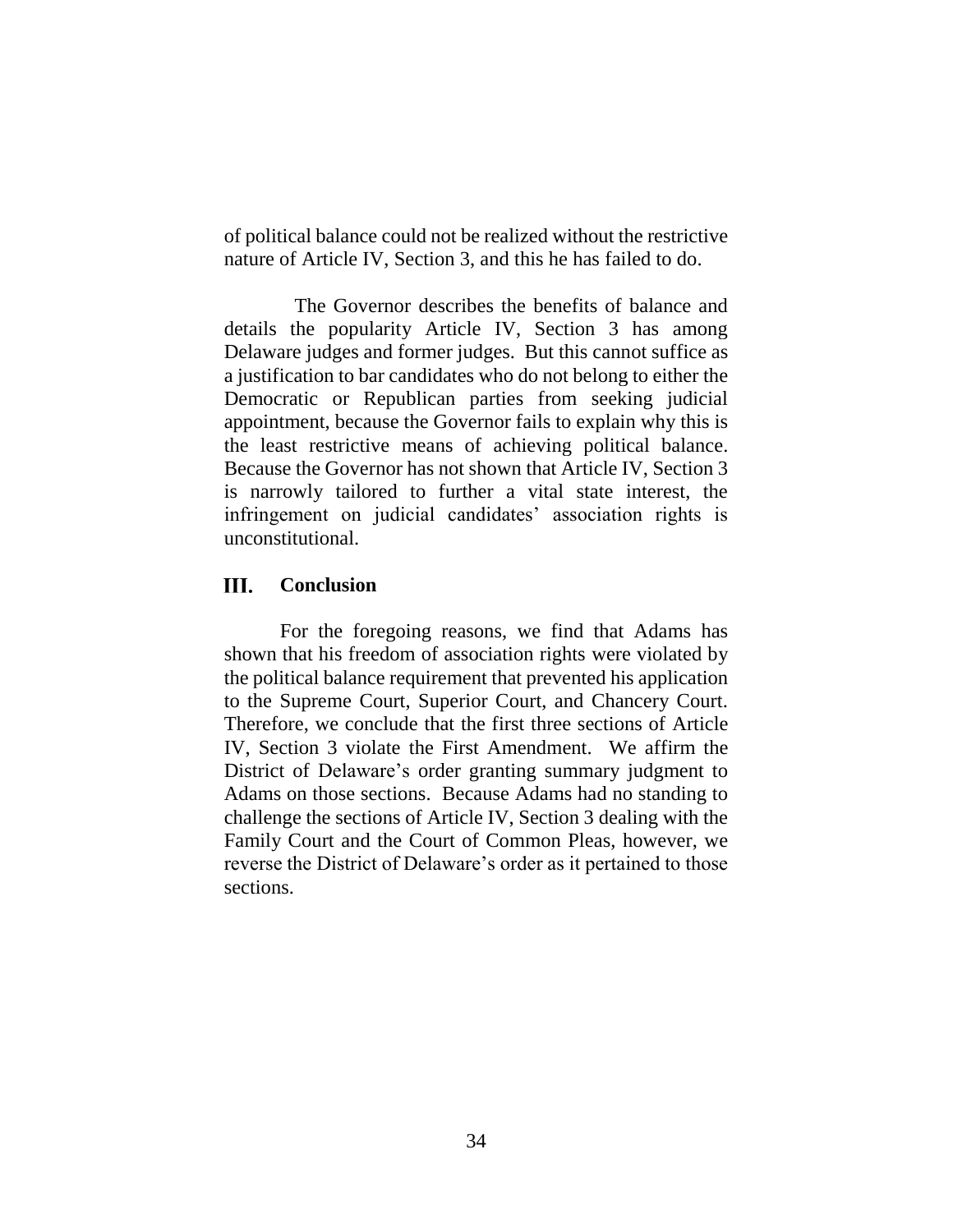McKEE, *Circuit Judge*, concurring. Judges Restrepo and Fuentes join.

I join my colleagues' thoughtful opinion in its entirety. I write separately merely to add the perspective of someone who has served as a state court judge in a jurisdiction that selects judges in general elections preceded by partisan political campaigning and the fundraising that is endemic to political campaigns. In doing so, I certainly do not mean to in anyway cast aspersions upon the many dedicated, intelligent and hardworking men and women whom the electorate in such jurisdictions ultimately select to serve as judges. I only wish to note the potential damage to the image of the judiciary in such jurisdictions and the extent to which it can undermine the public's faith in the judges who are elected.<sup>1</sup>

All of us have a keen understanding of, and appreciation for, the fact that the provisions we strike down today were enacted to ensure selection of a judiciary whose political balance would serve notice that judicial decisions were devoid of politics and political motivations. Paradoxically, by elevating one's political affiliation to a condition precedent to eligibility for appointment to the bench by the Governor, Delaware has institutionalized the role of political affiliation

<sup>&</sup>lt;sup>1</sup> The criticism of systems where judges are elected has stressed the importance of such irrelevant factors as campaign contributions and the importance of ballot position. *See* The Inquirer Editorial Board, Editorial, *Close Down the Circus: Replace Judicial Elections with Merit Selection*, PHILA. INQUIRER, (July 13, 2018) (http://www.philly.com/philly/opinion/editorials/judicialelection-merit-selection-pennsylvania-election-reform-20180713.html) ("In Pennsylvania we elect judges in partisan elections . . . The corrosive effects of money work over time until it is impossible for people to trust the court system."); Ryan Briggs, *Does Ballot Position Matter? Science Says 'Yes,'*  CITY AND STATE PENNSYLVANIA (Dec. 20, 2016), https://www.cityandstatepa.com/content/does-ballot-positionmatter-science-says-%E2%80%98yes%E2%80%99 (last visited Jan. 17, 2019) ("Sheer luck has more to do with becoming [a] judge in the city [of Philadelphia] than experience or endorsements.").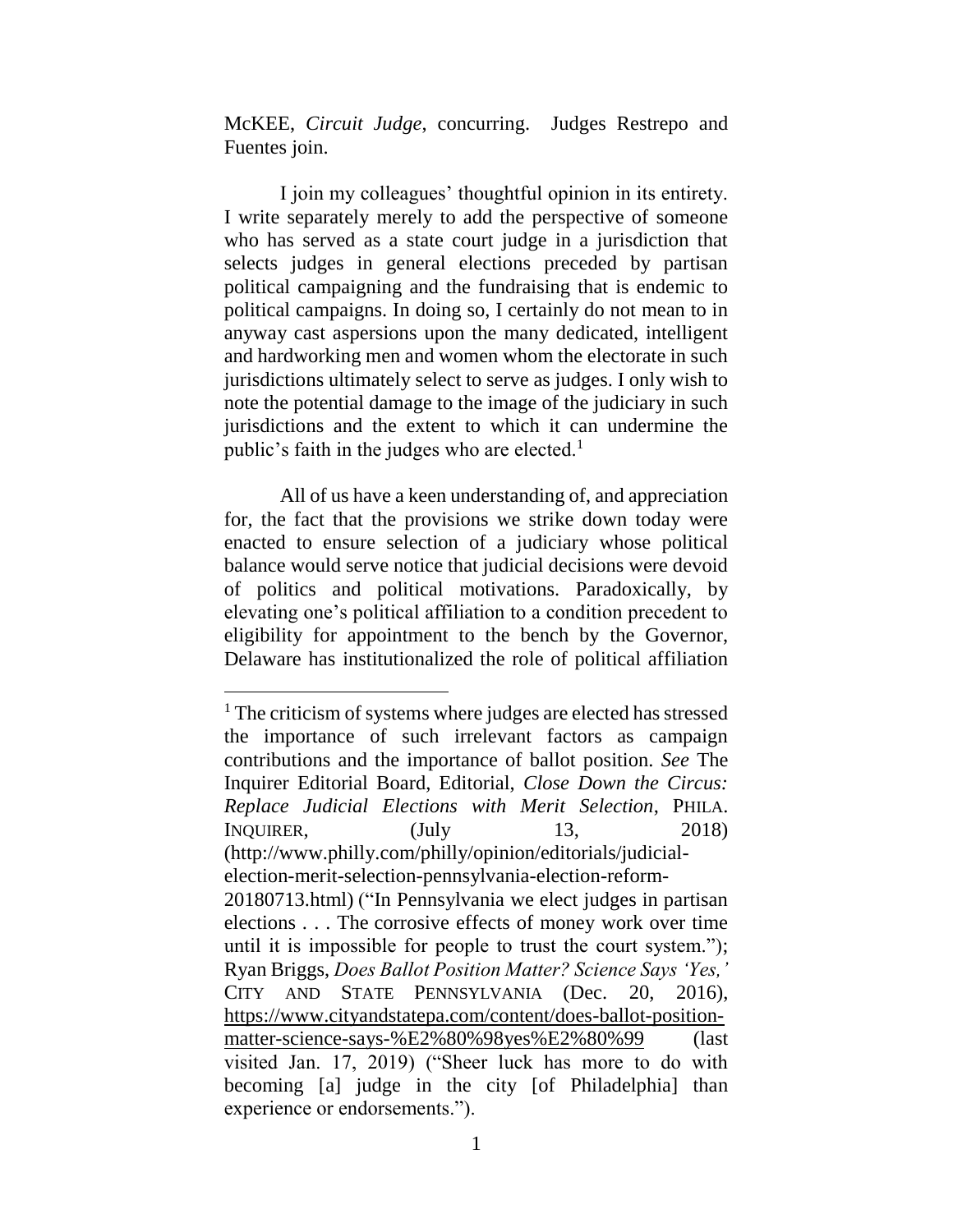rather than negated it. As we explain, the resulting system of judicial selection is in conflict with the First Amendment right of association even though it has historically produced an excellent judiciary; accordingly, it cannot survive this First Amendment challenge. Although this is as paradoxical as it is ironic, it is really not surprising that the judicial system that has resulted from Delaware's political balance requirements is as exemplary as the judges who comprise it.

In 2011, then-Delaware Supreme Court Justice Randy J. Holland presciently observed that the "political balance provisions appear to prevent the appointment of persons belonging to a third political party or having no party affiliation. To date, however, there has been no court challenge to this requirement under the United States Constitution."<sup>2</sup> Justice Holland's observation about the absence of challenges to the 122 year-old constitutional framework that plainly implicates the First Amendment is understandable given the well-earned excellent reputation of the state courts it has produced.

Praise for the Delaware judiciary is nearly universal, and it is well deserved. Scholars and academics routinely refer to Delaware's courts as the preeminent forum for litigation, particularly for cases involving business disputes.<sup>3</sup> On the bicentennial anniversary of the establishment of the Court of Chancery, then-Chief Justice Rehnquist observed that the "Delaware state court system has established its national preeminence in the field of corporation law" and identified such hallmarks of the Court of Chancery as its "[j]udicial efficiency and expertise, a well-paid and well-respected judiciary, innovative judicial administration [and] courageous

<sup>2</sup> Randy J. Holland, THE DELAWARE STATE CONSTITUTION 149 (2011).

<sup>3</sup> *See, e.g.*, Omari Scott Simmons, *Delaware's Global Threat*, 41 J. OF CORP. L. 217, 224 (2016) (referring to the "preeminence of Delaware's courts in resolving corporate disputes"); Ehud Kamar, *A Regulatory Competition Theory of Indeterminacy in Corporate Law*, 98 COLUMBIA L. REV. 1908, 1926 (1998) ("Delaware courts have earned a unique reputation for quality adjudication").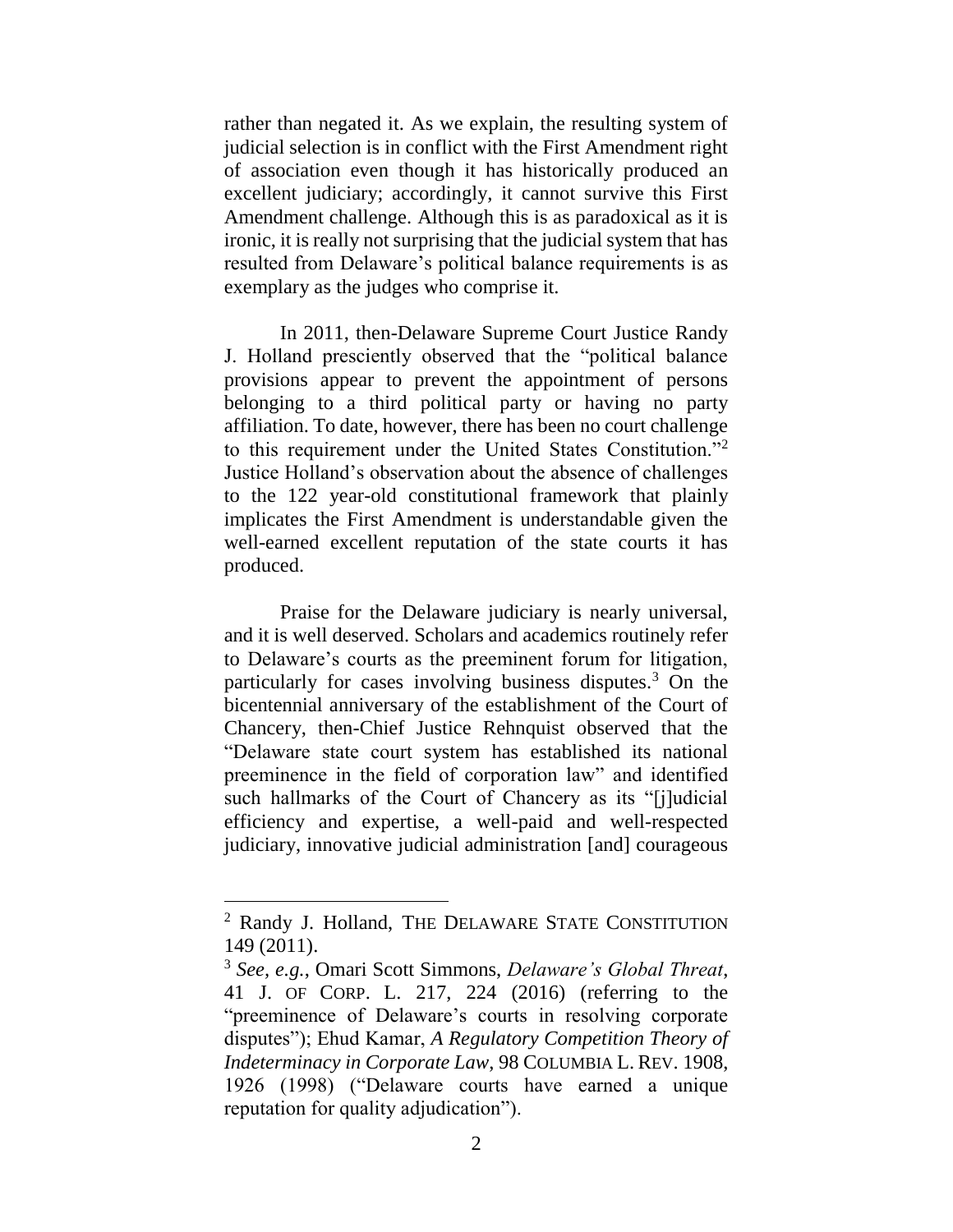leadership."<sup>4</sup> Members of the Delaware bench credit the political balancing requirement for at least part of this success.<sup>5</sup> With that national reputation so firmly established, it is perhaps not surprising that attorneys contemplating judicial candidacy have not previously challenged this constitutional framework.<sup>6</sup>

 $\overline{a}$ 

<sup>5</sup> *See, e.g.*, Devera B. Scott, et al., *The Assault on Judicial Independence and the Uniquely Delaware Response*, 114 PENN ST. L.REV. 217, 243 (2009) (quoting President Judge Jan R. Jurden as saying the "Delaware judicial nominating process goes to great pains to ensure a balanced and independent judiciary, and, therefore, it is no surprise that the public perceives Delaware courts as fair arbiters of justice."); E. Norman Veasey & Christine T. Di Guglielmo, *What Happened in Delaware Corporate Law and Governance from 1992- 2004? A Retrospective on Some Key Developments*, 153 U. PA. L. REV. 1399, 1401 (2005) (former Chief Justice of the Delaware Supreme Court stating that Delaware's judicial "system has served well to provide Delaware with an independent and depoliticized judiciary and has led . . . to Delaware's international attractiveness as the incorporation domicile of choice."); Leo E. Strine, Jr., *The Delaware Way: How We Do Corporate Law and Some of the New Challenges We (and Europe) Face*, 30 DEL. J. CORP. L. 673, 683 (2005) (Chief Justice of the Delaware Supreme Court noting that its judicial selection process has resulted "in a centrist group of jurists committed to the sound and faithful application of the  $law.'$ ).

6 Indeed, one of this court's two courtrooms is named for Collins J. Seitz; a legendary judge of national prominence who served with great distinction as a judge on the Delaware Court of Chancery before being appointed to this court by President Johnson in 1966.

 While sitting on the Delaware Court of Chancery, Judge Seitz decided *Belton v. Gebhart,* 87 A.2d 862 (1952) in which he courageously ordered the desegregation of the Delaware public schools two years before the United States Supreme Court struck down the doctrine of "separate but equal" in

<sup>4</sup> William H. Rehnquist, Chief Justice of the United States, Address at the Bicentennial of the Delaware Court of Chancery (Sep. 18, 1992) *in The Prominence of the Delaware Court of Chancery in the State-Federal Joint Venture of Providing Justice*, 48 THE BUSINESS LAWYER 1 (1992).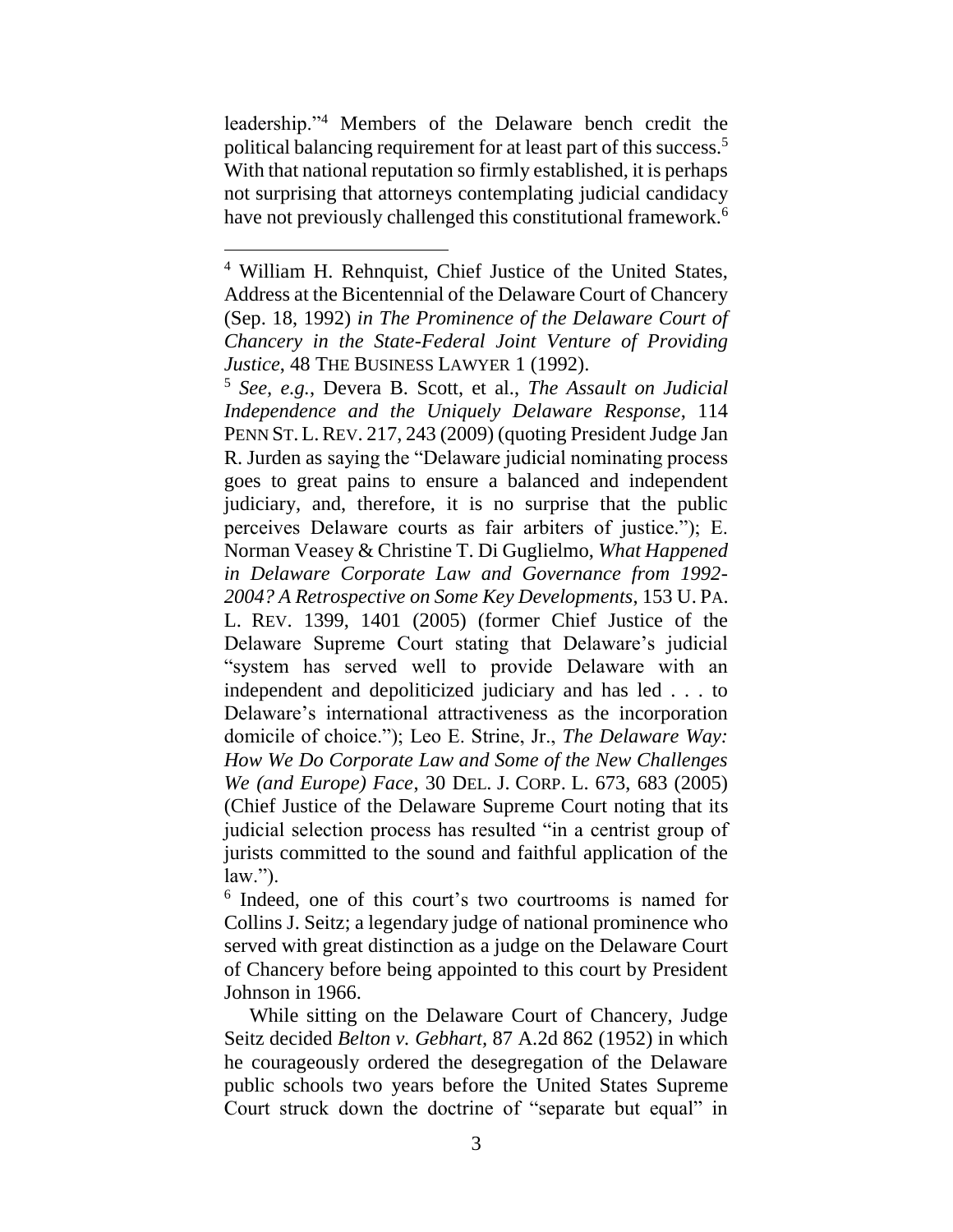But that excellence cannot justify the constitutional transgression that is baked into the selection process. As we  $\exp$ lain,<sup>7</sup> despite the state's interest in achieving a judicial system that is as fair in fact as it is in appearance, the provisions of the Delaware Constitution restricting who can apply for judicial appointment are not narrowly tailored to achieve their laudatory objectives. Accordingly, we need not decide whether Delaware has a "vital state interest" that justifies the limitations on political affiliation. That question may be decided in a future case. Moreover, Delaware may choose to amend its Constitution in a manner that achieves the goals of the problematic political affiliation requirements without their attendant constitutional infirmities.

No matter what ensues, I have little doubt that the constitutional provisions which we today invalidate have resulted in a political and legal culture that will ensure the

*Brown v. Bd. Of Educ.* 347 U.S. 483 (1954). The appeal from his decision there was one of the four consolidated cases before the Court in *Brown* where the Supreme Court affirmed the view Judge Seitz had expressed in ordering the desegregation of the Delaware's schools rather than ordering Delaware to make its "Negro" schools equal to those serving White students. In *Belton,* Judge Seitz based his ruling on his factual conclusion that the Negro schools were inferior to White schools and therefore not equal; the approach that was then required under *Plessy v. Ferguson*, 163 U.S. 537 (1896)*.* 

Nevertheless, in reaching his decision, Judge Seitz clearly stated that the doctrine of *Plessy* was itself an anathema to the United States Constitution because segregated schools were, by definition, unequal. Foreshadowing *Brown,* he wrote: "I believe that the 'separate but equal' doctrine in education should be rejected, but I also believe its rejection must come from [the Supreme Court.]." *Belton*, 87 A.2d at 865. His decision was later aptly described as a demonstration of Judge Seitz's "courage and moral clarity." William T. Allen, *The Honorable Collins J. Seitz: Greatness in a Corporate Law Judge*, 16 FALL DEL. LAW 5, 3. (1998).

It is particularly appropriate to mention Judge Collins Seitz here because he is such a dramatic example of the judicial excellence I am referring to in extolling Delaware's judiciary.  $7$  Maj. Op, at 24–25.